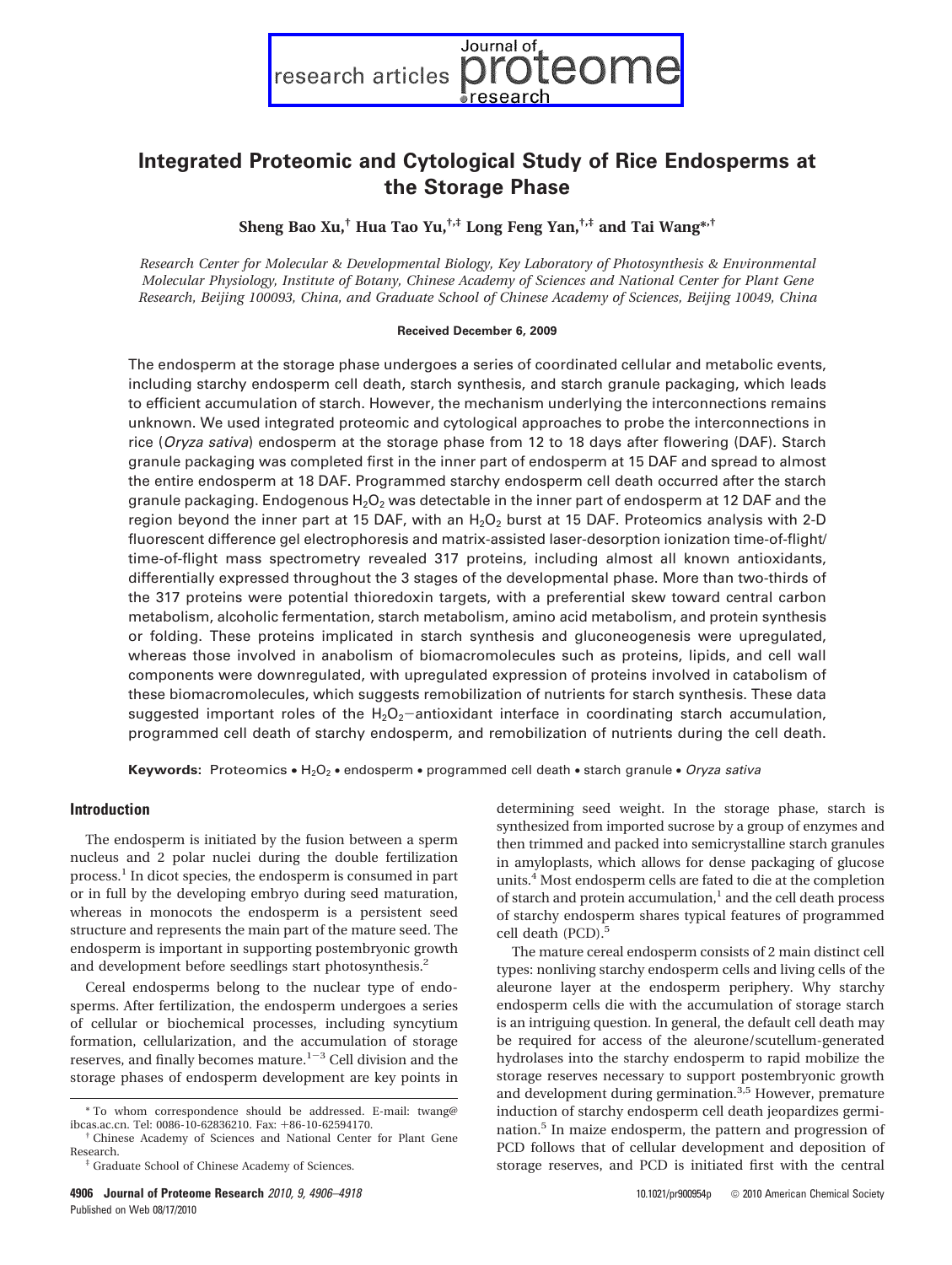### *Proteomic and Cytological Study of Rice Endosperms research articles*

starchy endosperm cells that first finish accumulating starch.<sup>6</sup> This finding suggests spatial and temporal coordination of starchy endosperm PCD and starch synthesis, but the importance of the coordination is largely unknown.

Reactive oxygen species (ROS) are important signal molecules initiating PCD.7,8 ROS-antioxidant interactions act as a metabolic interface that functions in diverse metabolic or cellular processes beyond  $PCD$ .<sup>9-11</sup> However, evidence of the involvement of ROS in starchy endosperm PCD is lacking.<sup>5</sup> Several observations revealed that the development of cereal seeds undergoes a classic oxidative process, which is required for the regulation of storage protein stability.<sup>12,13</sup> Redox homeostasis has been proposed as the preferred strategy of plastidial enzymes to regulate diverse metabolisms such as carbon storage and partitioning in leaves and potato tubers.<sup>14</sup> In senescent leaves, ROS play critical roles in regulating nutrition remobilization.<sup>15</sup> The roles of ROS or the ROSantioxidant interaction in starchy endosperm PCD and carbon partitioning into starch synthesis in cereal endosperm remain unknown.

Rice is an excellent model for studying endosperm development because of its importance as a staple food and because of the available genome sequence database. Recent studies showed that the rice endosperm reaches a final size in the sink at about 12 days after flowering (DAF) and thereafter is in storage and desiccation phases.<sup>16</sup> Similar to maize and wheat endosperm cells, rice starchy endosperm cells display similar PCD features such as chromatin condensation, nuclear envelope disruption, and nuclear matrix leakage at the late stage of filling.<sup>17</sup> We aimed to understand the molecular mechanism of the interconnections of different cellular or biochemical events associated with starch synthesis, starchy endosperm cell death, and nutrition remobilization during the death. We analyzed (1) dynamic proteomic changes by use of fluorescent 2-D difference gel electrophoresis (2D-DIGE), (2) spatial and temporal dynamics of starch granule packaging, and  $(3)$   $H<sub>2</sub>O<sub>2</sub>$ changes in endosperm at the storage phase from 12 to 18 DAF.

#### **Materials and Methods**

**Plant Materials and Sampling.** The rice cultivar Zhonghua 10 (*Oryza sativa* L. ssp *japonica*) was cultured during the rice growing season (May-September) as described previously.<sup>16</sup> The superior caryopses (also called seeds) of the top 3 spikelets were labeled as described by Xu et al.<sup>16</sup> Labeled spikelets were harvested at 12, 15, and 18 DAF, respectively. At least 300 caryopses from 50 spikelets were collected at each of the 3 stages and divided into 6 aliquots, which were stored immediately at  $-80$  °C.

**Observation of Endosperm Cell Viability and Characteristics.** To characterize endosperms at each stage (12, 15, or 18 DAF), the longitudinal section and transection of each endosperm were photographed under an Olympus SZX9 microscope. To assess the endosperm cell viability, cross sections located at the longitudinal median of the endosperm were stained by Evans blue as described previously.<sup>6</sup> At least 20 caryopses were observed at each stage.

For scanning electron microscopy (SEM), one-fifth of the dehusked caryopses (the tip) was cut and fixed in a solution of formalin/acetic acid/alcohol (FAA, 5% formaldehyde, 44.5% ethanol, and 6% acetic acid) for 4 days at room temperature (about 25 °C). The samples after fixation were dehydrated in a series of graded ethanol from 60% to 100% alcohol and incubated in a series of alcohol-isoamyl acetate mixtures, with

the volume proportion of 75%-25%, 50%-50%, 25%-75%, and  $0-100\%$ . Samples were dried with  $CO<sub>2</sub>$  to a critical point, divided into 2 segments from the middle of a caryopsis, mounted on SEM stubs, and sputter coated with gold (HITACHI E-1010, Japan). The cross sections of these specimens were observed on SEM (HITACHI S-4800, Japan) at an accelerating voltage of 10 kV.

 $H_2O_2$  **and ATP Measurement.** To examine  $H_2O_2$  distribution in developing endosperm, endosperm was stained with 3′3 diaminobenzidine (DAB) as described $18$  with some modification. Briefly, after endosperm was cut at the longitudinal median, the semiendosperm was immersed in DAB solution (1 mg/mL, pH 3.8; Sigma, St. Louis, MO) for 12 h and then soaked in 100% ethanol for 4 h to destain. The cross sections were photographed under an Olympus SZX9 microscope, and at least 20 independent replicates were tested for each sample.  $H_2O_2$  production was quantitatively evaluated by use of an Amplex red  $H_2O_2$ /peroxidase assay kit (Molecular Probes), with 4 independent replicates performed for each sample.

The ATP content was measured by the luciferase reaction of the ENLITEN ATP assay kit (Promega; http://www. promega.com/) as described.<sup>16</sup> The bioluminescence of each sample was detected via fluorometer (PolarSTAR, BMG Lab Technologies, http://www.bmglabtech.com). A standard curve was established with use of the ATP standard solution supplied in the kit to quantify the ATP levels. For each sample, triplicate independent biological repeats were performed.

**Protein Preparation for Fluorescent 2-D Difference Gel Electrophoresis Analysis (2D-DIGE).** Caryopses were dehusked, and endosperm parts were collected by cutting away onethird containing the embryo. The endosperm samples (0.6 g) were ground with ice-cold extraction buffer (20 mM Tris-HCl, pH 8.0, 20 mM NaCl, 10 mM PMSF, 1 mM EDTA) on ice. After centrifuging at 35,000*g* at 4 °C for 20 min, the supernatant was transferred to a new tube. The pellet was resuspended with the ice-cold extraction buffer, and the supernatant was collected by centrifugation at 35,000*g* at 4 °C for 20 min. The combined supernatant was supplemented with 4 volumes of ice-cold 10% w/v trichloroacetic acid in 100% acetone to precipitate proteins at  $-20$  °C for 4 h, and proteins were collected by 20 min of centrifugation at 35,000*g*. After two thorough washes with 80% ice-cold acetone, the resulting proteins were dried at room temperature and dissolved in lysis buffer (7 M urea, 2 M thiourea, 4% w/v CHAPS, 20 mM Tris-HCl, pH 8.5), and the debris was removed by centrifugation at 40,000*g* for 20 min. Finally, the pH of protein samples was adjusted to 8.5 with HCl and NaOH. The proteins were quantified according to the Bradford method<sup>19</sup> by DU640 UV-vis spectrophotometry (Beckman) with bovine serum albumin used as a standard. The final proteins underwent 2D-DIGE immediately or were stored in aliquots at  $-80$  °C. For each sample, 4 independent protein preparations were prepared.

**2D-DIGE and Image Analysis.** To minimize system and inherent biological variation, 4 independent protein preparations for each sample were combined as recommended.<sup>20</sup> The proteins were labeled with Cy3 and Cy5 minimal fluorescent dye (400 pmol dye/50 *μ*g protein) according to the manufacturer's instructions (GE Healthcare). The internal standard was prepared by mixing equal amounts of all analyzed samples and labeling with Cy2 minimal fluorescent dye. Finally, the labeled proteins and the internal standard were supplemented with 2 volumes of sample buffer (8 M urea, 130 mM DTT, 4% w/v CHAPS, 2% Pharmalyte, pH 3-10). For 2D-DIGE analysis, each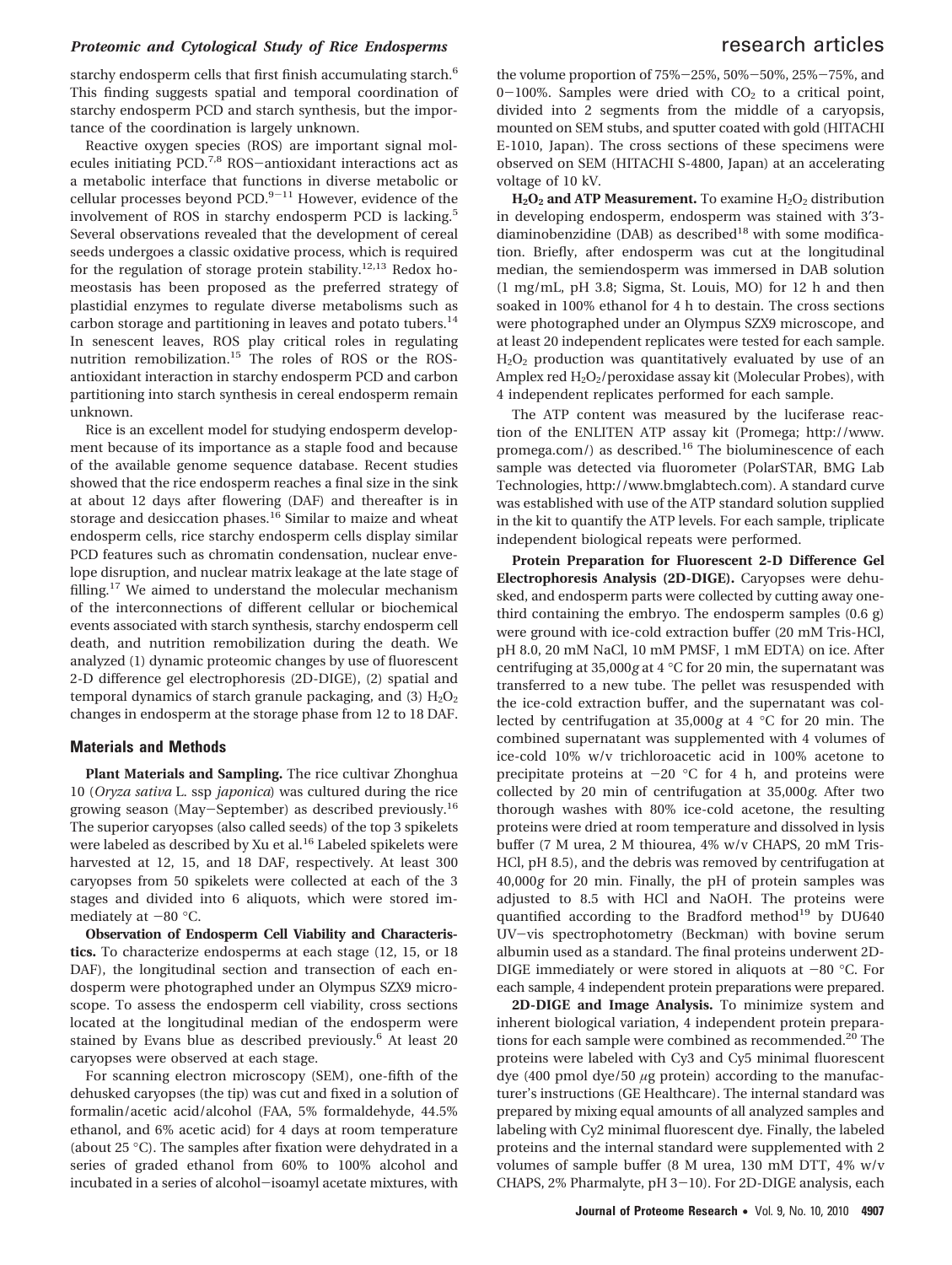## research articles **Xu et al.** The search articles **Xu et al.** The search articles **Xu et al.** The search articles **Xu et al.** The search articles **Xu et al.** The search articles **Xu et al.** The search articles **Xu et al.**

labeled protein sample was mixed with the internal standard (for details, see Supplemental Figure S1), adjusted to a total volume of 450  $\mu$ L with a rehydration buffer (8 M urea, 13 mM DTT, 4% w/v CHAPS, 0.5% Pharmalyte pH 3-10), and then loaded on an IPG strip holder containing a 24-cm pH 4-7 linear gradient IPG strip (GE Healthcare). Isoelectric focusing and SDS-PAGE involved the Ettan IPGphor isoelectric focusing system in an Ettan DALT Six electrophoresis unit as described.16

Fluorescence images of gels were acquired on a Typhoon 9400 scanner (GE Healthcare). Cy2, Cy3, and Cy5 images for each gel were scanned at 488/520, 532/580, and 633/670 nm excitation/emission wavelengths, respectively, with adjustment of proper voltage to create a maximum signal of about 70,000. Finally, 18 images (derived from 6 gels, each gel contained 2 different samples and one internal standard sample) with similar strength of total signal were obtained (Supplemental Figure S1).

The images were analyzed by use of DeCyder 6.5 software following the DeCyder User Manual (GE Healthcare). A differential gel analysis module was used for intragel codetection of samples and internal standard protein spots, and the estimated number of spots was set as 10,000. Artificial spots (maximum slope >2.5, maximum peak height <150) were removed. Finally, about 2,300 spots were detected in each image. The intergel matching of the internal standard and samples across all gels was analyzed in the biological variation analysis module, and matched spots were further checked manually. Only spots present in all of the 18 gel images were considered. The relative volume (RV), which represents a ratio of signal intensity in the sample and internal standard images of each protein spot in each DIGE gel, was used to quantify the protein expression according to the DeCyder User Manual (GE Healthcare). Following comparative cross-gel statistical analyses of all spots, correction for false discovery rate was applied to eliminate spots that showed significant differential expression that might reach significance by chance.<sup>21</sup> Spots that showed significant differential expression were determined by ANOVA and Student's *t* test (*p* < 0.05).

**Protein Identification.** The gels used for 2D-DIGE analyses were stained with colloidal Coomassie Brilliant Blue for spots with high abundance and with deep purple for spots with low abundance. Then additional gels prepared with 1 mg internal standard proteins were stained deep purple for spots that could not be determined from 2D-DIGE gels.

In-gel digestion was as described previously.<sup>22</sup> The matrixassisted laser-desorption ionization (MALDI) mass spectra were produced on an Ultroflex II MALDI time-of-flight/time-of-flight mass spectrometer (MALDI-TOF/TOF MS) (Bruker Daltonics, Germany) with use of FlexAnalysis 2.4 software (parameters shown in Supplemental Figure S2). To ensure the accuracy of protein identification, MALDI-TOF/TOF MS was calibrated externally by use of a standard peptide mixture (Bruker); the deviations of all the external calibration peaks were limited in 10 ppm. Trypsin autolysis peptides (Roche) and keratins were used for internal calibration, and the maximum deviation was no more than 20 ppm. After tryptic peptide masses were transferred to a BioTools 3.0 interface (Bruker Daltonics), peptide mass fingerprintings (PMFs) were searched against the NCBInr protein database (http://www.ncbi.nlm.nih.gov/; NCBInr 20071214; 5,742,110 sequences) by use of Mascot software 2.2.03 (http://www.matrixscience.com; Matrix Science, London, U.K.). *Oryza sativa* (133,861 sequence entries) was chosen as the taxonomic category. All peptide masses were considered monoisotopic and  $[M + H]^{+}$  (protonated molecularions). Searches involved a mass accuracy of  $\pm 100$  ppm, and one missing cleavage site was allowed for each search. Carbamidomethyl (C) was set as a fixed modification and oxidation (M) and Pyro-glu (N-term Q) as variable modifications. To improve the identification accuracy, the identified proteins had to meet the following standards: (1) probability-based MOWSE score  $>65$  ( $P > 0.05$ ), (2) order of magnitude of the following nonhomologous protein less than or not significantly different from (*P* > 0.05) that of the first protein, and (3) most abundant peptides in the spectra assigned as the identified protein (the first hit).

When PMFs were not enough to identify a protein spot under the described criteria, 3 parent peptides with top intensity of the spectrum were selected to further obtain MS/MS fragment ion patterns on Ultraflex MALDI TOF/TOF MS after trypsinand keratin-derived peaks were removed by use of the contaminant database list of PeakErazor (http://www.protein. sdu.dk/gpmaw/Help/PeakErazor/peakerazor.html) with precision of 60 ppm. These MS/MS data were analyzed by use of FlexAnalysis 2.4 and searched against the NCBInr database (*O. sativa*, 133,861 sequence entries in NCBI in December 2007) with use of MASCOT 2.2.03 (http://www.matrixscience.com; Matrix Science, London, U.K.). The search parameters in MS/ MS were as for MS searching, with the MS/MS tolerance 0.8 Da (Supplemental Figure S3). Protein scores of more than 44 were considered significant  $(P < 0.01)$ .

**Bioinformatics Analysis.** To confirm the nonredundant proteins, the chromosome loci of the protein-encoding genes were searched in the TIGR database (http://tigrblast.tigr.org/ euk-blast/index.cgi?project=osa1), and loci with the highest scores were accepted as positive results. Different proteins mapped in the same locus were considered unique.

Cluster analysis was performed with the mean of relative volume value of each spot from 4 replicates by use of GeneCluster 2.0 (http://www.broadinstitute.org/cancer/software/ genecluster2/gc2.html), which allows for visualizing the profile of each cluster. After normalization to mean 0 and variance 1, all clusters except the cluster range 2-5 were found with default parameters. Different cluster ranges were compared, and a final 4 were selected on the basis of significant difference in functional categories.

**Real-Time Quantitative RT-PCR.** All procedures were used as described.<sup>16</sup> An amount of 1  $\mu$ g total RNA was used to synthesize the first-strand cDNA with use of SYBR Green Realtime PCR Master Mix (Toyobo). The *ACT1* gene was used as a reference. The primer sequences are in Supporting Information.

#### **Results**

**Characteristics of Rice Endosperm Cells at 12, 15, and 18 DAF.** Superior caryopses (also called seeds) in rice have a high growth rate and reach maturity at the same time.<sup>16,23</sup> In general, they reach the size of mature seeds at about 12 DAF, and thereafter the endosperm enters the storage and desiccation phase. The seed at 18 DAF reaches >95% mature seeds in fresh and dry weight.<sup>16,23</sup> Longitudinal sections and transections of fresh endosperm at 12 DAF appeared evenly milk-white (Figure 1a). A translucent endosperm region (TER), which represents the starch-filled and desiccated endosperm part, covered half of the central endosperm sections at 15 DAF and almost completely overlaid the whole endosperm at 18 DAF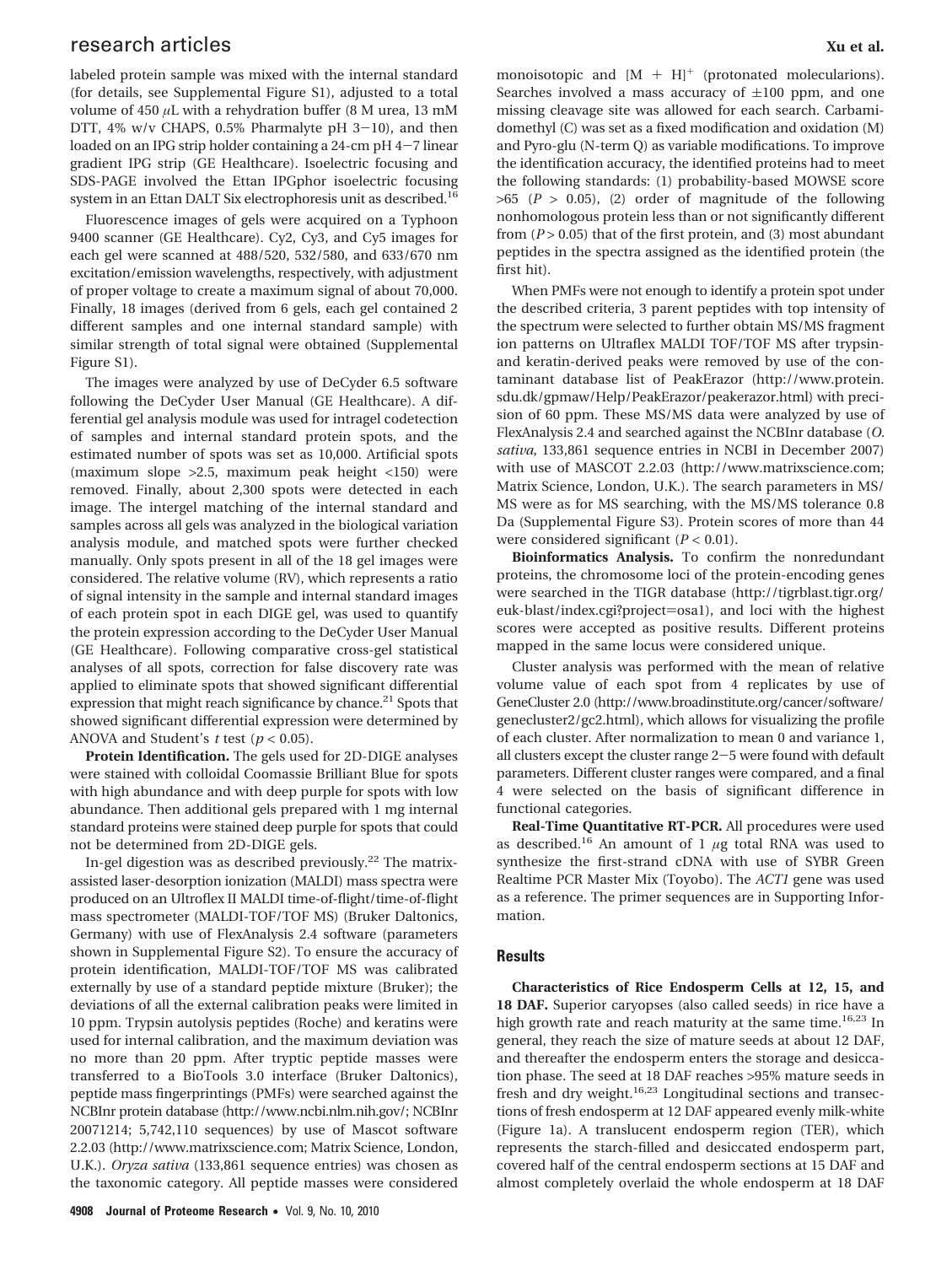

**Figure 1.** Cellular and biochemical features of rice endosperm at the storage phase 12-18 days after flowering (DAF). (a) Longitudinal section and transectional images of endosperm at 12, 15, and 18 DAF. (b) Evans-blue staining. (c) DAB staining. (d) Changes in  $H_2O_2$  levels. (e) Schematic representation at 15 DAF. A, pericarp and aleurone; B, white endosperm; C, the region of  $H_2O_2$  appearance detected by DAB; D, translucent endosperm portion (including E); E, dead starchy endosperm portion detected by Evans-blue staining. The arrows show the progression of  $H_2O_2$  occurrence, translucent endosperm, and starchy endosperm programmed cell death. FW, fresh weight. Data are mean and standard deviation of 4 replicates. The scale bar in panel  $c = 2$  mm for panels a-c.

(Figure 1a). Therefore, no TER, half TER, and nearly full TER are the basic features of 12, 15, and 18 DAF endosperm, respectively.

Evans-blue stain, which stains senescent or dead cells with lost integrity of plasma membranes,  $6,24$  showed only a few such cells in endosperm at 12 DAF (Figure 1b). The stained region appeared in the center of the TER at 15 DAF and extended outward from the center with TER enlargement at 18 DAF. The stained region was always smaller than TERs in endosperm at <sup>15</sup>-18 DAF (Figure 1b). Thus, only the inner TER cells were senescent or dead, whereas the outer TER cells were still viable at these phases (Figure 1b). Therefore, cell death or senescence in rice endosperm occurs in a regular pattern: first at the inner part and then extending outward after enlargement of the TER.

ROS induction is an important factor triggering cell senescence or death.7,9,25 Here, we examined spatiotemporal changes in H2O2 level in developing endosperm by DAB staining (Figure 1c) and quantitative assay (Figure 1d). DAB staining appeared in the central part of endosperm at 12 DAF and in most endosperm cells that formed a circle band around the central part at 15 DAF. At 18 DAF, staining appeared only in the outer part of endosperm. The  $H_2O_2$  burst occurred at 15 DAF (Figure 1d). This result, in combination with cell viability data seen on Evans-blue staining, showed that the  $H_2O_2$  burst occurred just before endosperm cell death or senescence and was concurrent with endosperm cell death.

To evaluate the state of starch deposition and packaging, we observed 3 distinct regions, from the outer (zone A) to middle (zone B) to inner (zone C) parts (Figure 2a, and Figure 3) of median sections of endosperm at 12, 15, and 18 DAF by SEM. In general, the TER in fresh endosperm sections showed a crystallized appearance in the SEM samples (Figure 2a). In 12 DAF-A (refers to zone A of 12 DAF endosperm, same below),



**Figure 2.** Overall characteristics of endosperm at the storage phase. (a) SEM images of transections of endosperm at 12, 15, and 18 DAF. A, B, and C represent the outer, middle, and inner parts of endopserm, respectively. (b) Changes in fresh dry weight (left vertical axis, mg/seed) and moisture content (right vertical axis, %) of developing endosperm. At least 50 seeds were analyzed at each stage. (c) Changes in ATP levels in developing endosperm. FW, fresh weight. Data are mean and standard deviation of 3 independent biological replicates.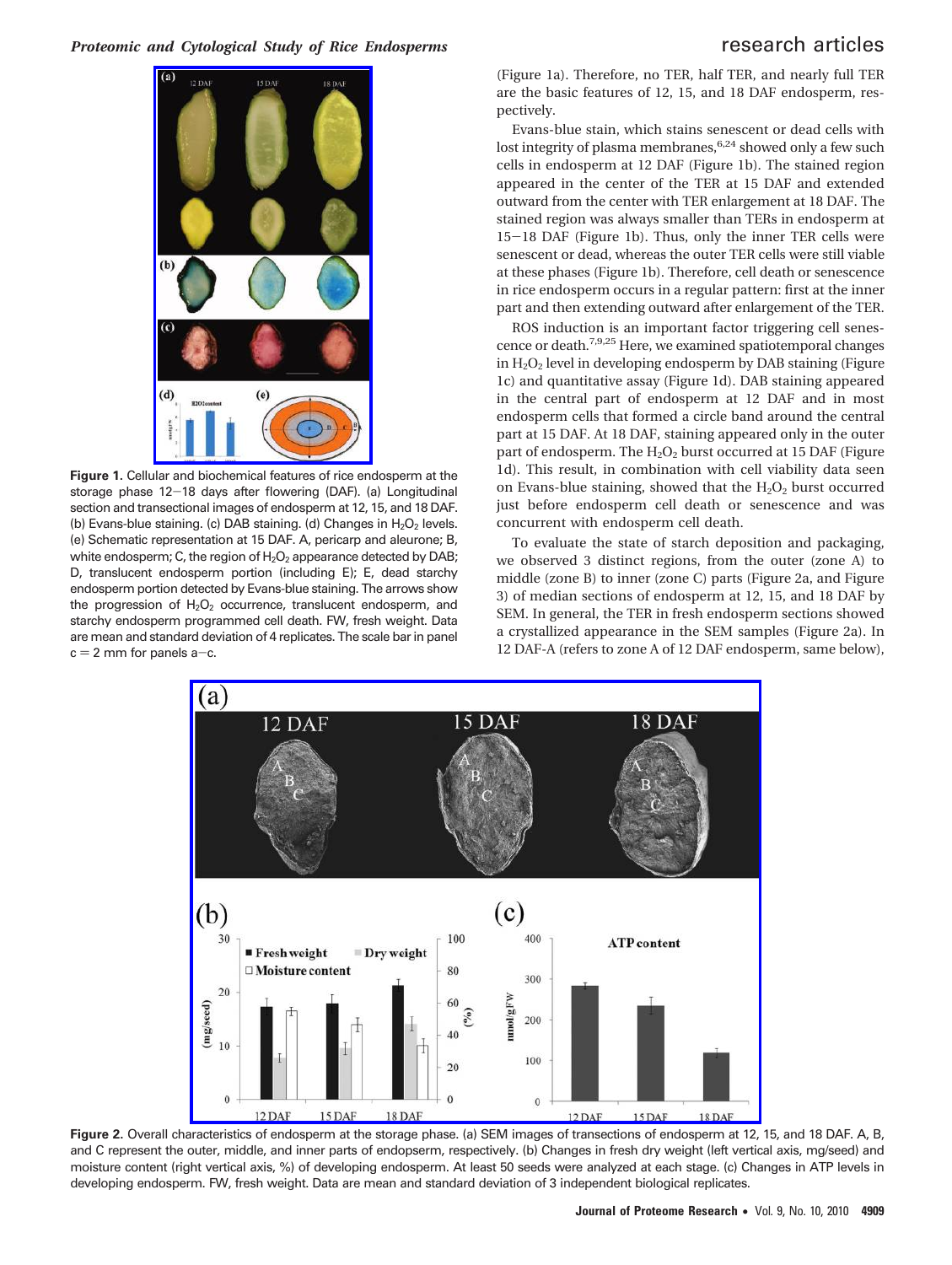## research articles **Xu et al.** The search articles **Xu et al.** The search articles **Xu et al.** The search articles **Xu et al.** The search articles **Xu et al.** The search articles **Xu et al.** The search articles **Xu et al.**



**Figure 3.** Progression in starch granule packaging observed on SEM. (a) The state of starch granule packaging in cells localized at A, B, and C (see Figure 2a) of endosperm at 12, 15, and 18 DAF. (b) Close-up of the sections marked in panel a (black line rectangle). White arrows showing "football-like" starch granules, white line arrowheads inter-football starch granules, and white arrowheads cortical granules. Scale bar =30  $\mu$ m in panel a and 10  $\mu$ m in panel b.

most starch granules were packed together and appeared "football-like", with numerous smaller starch granules wrapped by white material around the "football-like" granules (Figure 3b). In 12 DAF-B and 15 DAF-A, the smaller starch granules swelled as the white, wrapped material decreased, and several new starch granules appeared in the cortical endoplasmic reticulum (here termed cortical granules) located near the plasma membrane (Figure 3b), which is consistent with a previous observation of rice endosperm cells.<sup>26</sup> The results are similar in initiation time and location to a previous observation of the 3 types of granules in wheat endosperm. $27$  Cortical granules were enlarged in 12 DAF-C, 15 DAF-B, and 18 DAF-A (Figure 3a and b). The white materials were almost gone, as tightly packed and enlarged starch granules appeared in 15 DAF-C and 18 DAF-B/C (Figure 3a and b), which is consistent with increased grain weight (Figure 2b). All starch granules in 15 DAF-C and 18 DAF-B/C were similar in size (Figure 3b), which reflects the completion of starch granule packaging.<sup>4</sup> Therefore, the TER reflected the state of starch deposition and granule packaging, and the completion of starch granule packaging is associated temporally and spatially with endosperm cell senescence or death.

**2D-DIGE Analysis Revealed 322 Differentially Expressed Spots.** Our previous comparison of pH 3-10 and pH 4-7 stripbased 2-DE separation of rice seed proteins showed that 2-DE with pH 4-7 strips had better resolution for rice seed pro-



**Figure 4.** Representative 2D-DIGE image of endosperm proteins. (a) Representive image (image 1, all images shown in Supplemental Figure S1). Internal standard and proteins at 18 and 12 DAF were labeled by Cy2 (blue), Cy3 (green), and Cy5 (red), respectively. Four differentially expressed protein spots are exemplified by white open circles. (b) Closeup of the 4 protein spots. (c) Expression profiles of the 4 proteins. Data are mean and standard deviation of 4 replicates. Molecular mass (in kilodaltons) and p*I* of the proteins are shown at left and top of panel a, respectively.

teins.<sup>16</sup> Here, we used 2D-DIGE with pH 4-7 strips to separate endosperm proteins and found about 2,300 protein spots in each image (Figure 4a, Supplemental Figure S1). Our experiment design suitable to cross comparison of images from distinct samples and quantitation of protein spots (Supplemental Figure S1; for details, see Materials and Methods) resulted in 18 independent images with 4 independent biological repeats for each sample (Supplemental Figure S1).

DeCyder 6.5 analysis with ANOVA revealed 396 spots with significantly changed expression during the developmental process ( $P < 0.05$ ) and with Student's *t* test, 502 spots ( $P < 0.05$ ). Finally, correction for false discovery rate confirmed 322 spots with statistically significant differential expression in the 3 distinct endosperm samples (all by ANOVA and Student's *t* test, *P* < 0.05) (Supplemental Table S1, examples of spots shown in Figure 4).

**Identification of Differentially Expressed Proteins.** MS and MS/MS analyses led to the identification of 298 spots (Supplemental Table S2, Figure S2, Figure S3). Of the 298 spots, 279 contained a single protein each, and the remaining 19 had 2 proteins each. In total, we obtained 317 identities, representing 187 unique proteins (Supplemental Table S2). Using a part and/ or an instance of the parent of gene ontology terms and the scheme for functional category classification used for rice seed proteins,<sup>16</sup> we classified these proteins into 8 functional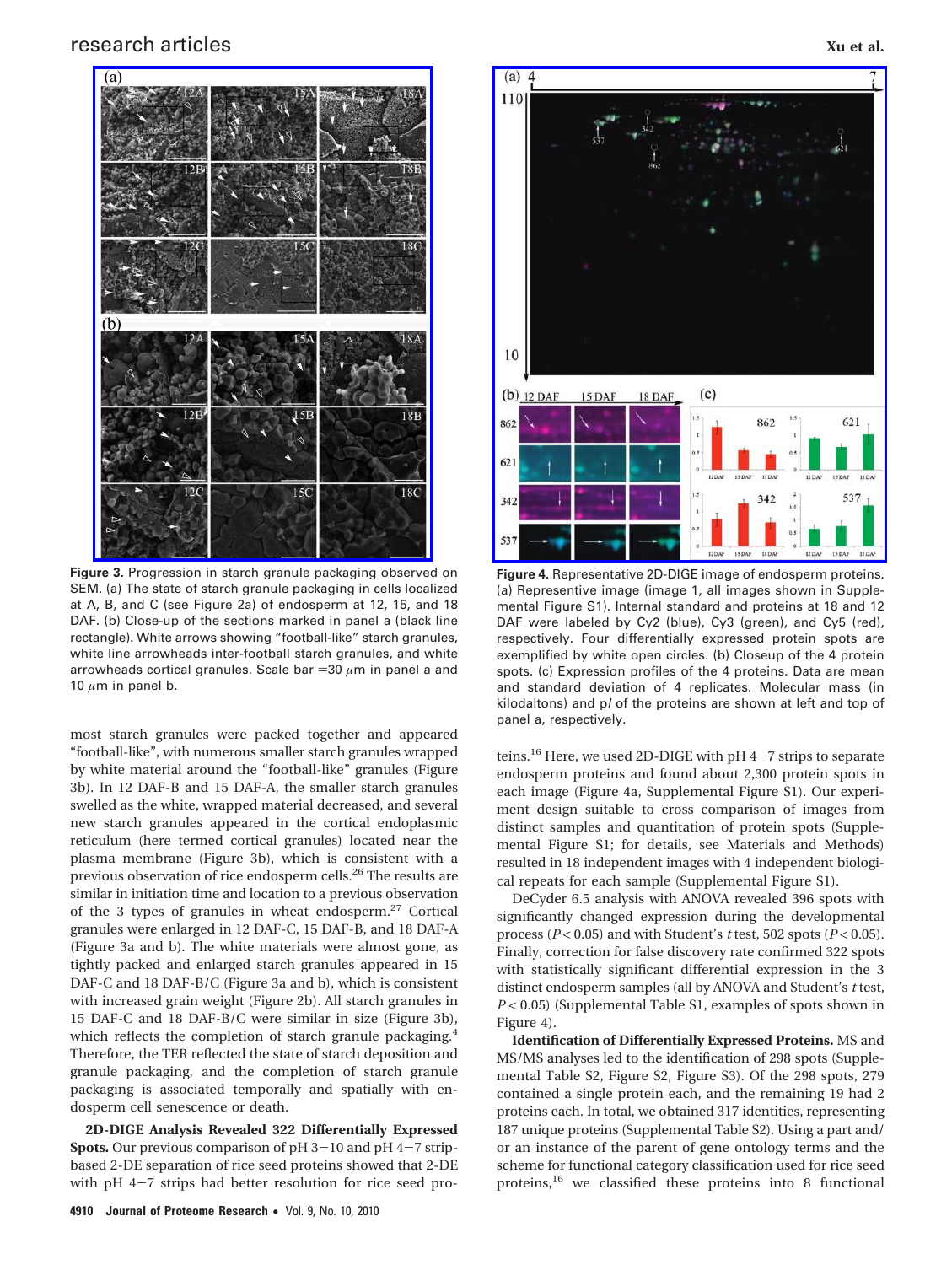### *Proteomic and Cytological Study of Rice Endosperms research articles*



**Figure 5.** Functional classification of the identified differentially expressed proteins. Columns show distribution of all 317 proteins (identities, gray) and 187 unique proteins (black) in different groups. The raw data are in Supplemental Table S2.

categories (Figure 5, Supplemental Table S2). Proteins without gene ontology terms in the database and those not clearly assigned to the above 8 categories were grouped as "other". The analysis revealed 51% of the 317 identities implicated in 2 largest functional groups: protein synthesis/destination (26%) and metabolism (25%), and the remaining 49% were involved in the other 7 groups (Figure 5). The results suggested that active reserve accumulation and starch granule packaging require a coordinated action of multiple metabolism or cellular processes, with protein synthesis/destination and metabolism being overrepresented in these differentially expressed proteins.

To analyze in detail the dynamic changes among different processes of protein synthesis/destination and metabolism, we further classified protein synthesis/destination-related proteins into 4 subcategories: protein synthesis, protein folding, protein modification, and proteolysis. Proteins related to metabolism were further assigned into 8 subcategories: glycolysis, tricarboxylic acid (TCA) cycle, alcoholic fermentation, starch synthesis, amino acid metabolism, nucleotide metabolism, lipid/ sterol metabolism, and secondary metabolism (Table 1, Supplemental Table S2). These subcategories provide more detailed information about changes in protein synthesis/ destination and metabolism in the storage phase.

**Differentially Expressed Proteins Are Closely Related to Redox Regulation.** Much evidence shows that a changeable redox potential is required for a series of cellular and devel-

**Table 1.** Hierarchical Clusters of Differentially Expressed Proteins and Distribution of the Proteins Involved in Each Category or Subcategory in Different Clusters*<sup>a</sup>*

| Categories or subcategories           | 88<br>çÜ.      | 46<br>ç1:      | e2.<br>2     | lc3:<br>149    |     |                | Total PTTs PTTs/Total |
|---------------------------------------|----------------|----------------|--------------|----------------|-----|----------------|-----------------------|
| 01 Metabolism                         | 11             | 11             | 9            | 30             | 61  | 46             | 75%                   |
| 01.01 Glycolysis (or gluconeogenesis) | 3              | 3              | $\theta$     | 9              | 15  | 12             | 75%                   |
| 01.02 TCA cycle                       | $\mathbf{0}$   | $\mathbf{0}$   | $\mathbf{0}$ | 3              | 3   | 3              | 100%                  |
| 01.03 Alcoholic fermentation          | $\bf{0}$       | 1              | $\bf{0}$     | 1              | 2   | $\overline{c}$ | 100%                  |
| 01.03 Starch metabolism               | 2              | 1              | 5            | 9              | 17  | 16             | 94%                   |
| 01.04 Lipid and sterol metabolism     | 1              | 2              | $\theta$     | 2              | 5   | 1              | 20%                   |
| 01.05 Amino acid metabolism           | 3              | 3              | 4            | 3              | 13  | 10             | 77%                   |
| 01.06 Nucleotide metabolism           | 1              | 1              | 0            | 1              | 3   | $\theta$       | 0%                    |
| 01.07 Secondary metabolism            | 1              | $\theta$       | $\theta$     | $\overline{2}$ | 3   | 1              | 33%                   |
| 02 Protein synthesis and destination  | 15             | 14             | 11           | 41             | 81  | 48             | 59%                   |
| 02.01 Protein synthesis               | 4              | 3              | 2            | 2              | 11  | 8              | 73%                   |
| 02.02 Protein folding                 | 8              | 8              | 6            | 19             | 41  | 37             | 90%                   |
| 02.03 Proteolysis                     | 3              | 3              | 3            | 13             | 22  | $\overline{2}$ | 9%                    |
| 02.04 Protein modification            | 0              | $\theta$       | $\theta$     | 7              | 7   | 1              | 14%                   |
| 03 PPDK                               | 30             | $\overline{c}$ | 5            | $\bf{0}$       | 37  | 37             | 100%                  |
| 04. Cell structure                    | 12             | 5              | 2            | 8              | 27  | 15             | 56%                   |
| 04.01 Cell growth/division            | 11             | 4              | 1            | 2              | 18  | 14             | 78%                   |
| 04.02 Cell wall                       | 1              | 1              | 1            | 6              | 9   | 1              | 11%                   |
| 05 Transporter                        | $\bf{0}$       | 1              | $\theta$     | 12             | 13  | 9              | 69%                   |
| 06 Transcription                      | $\overline{2}$ | 1              | $\theta$     | 3              | 6   | 1              | 17%                   |
| 07 Stress response                    | 8              | 4              | 4            | 23             | 39  | 21             | 54%                   |
| 08 Photosynthesis                     | 1              | 0              | $\bf{0}$     | 1              | 2   | $\overline{2}$ | 100%                  |
| 09 Other                              | 3              | 1              | 1            | 8              | 13  | 3              | 23%                   |
| Total                                 | 82             | 39             | 32           | 126            | 279 | 182            | 65%                   |

*a* The clusters (c0-c3) are produced by GeneCluster 2.0, and raw data for the clusters are listed in Supplemental Table S3. PTTs, potential thioredoxin targets.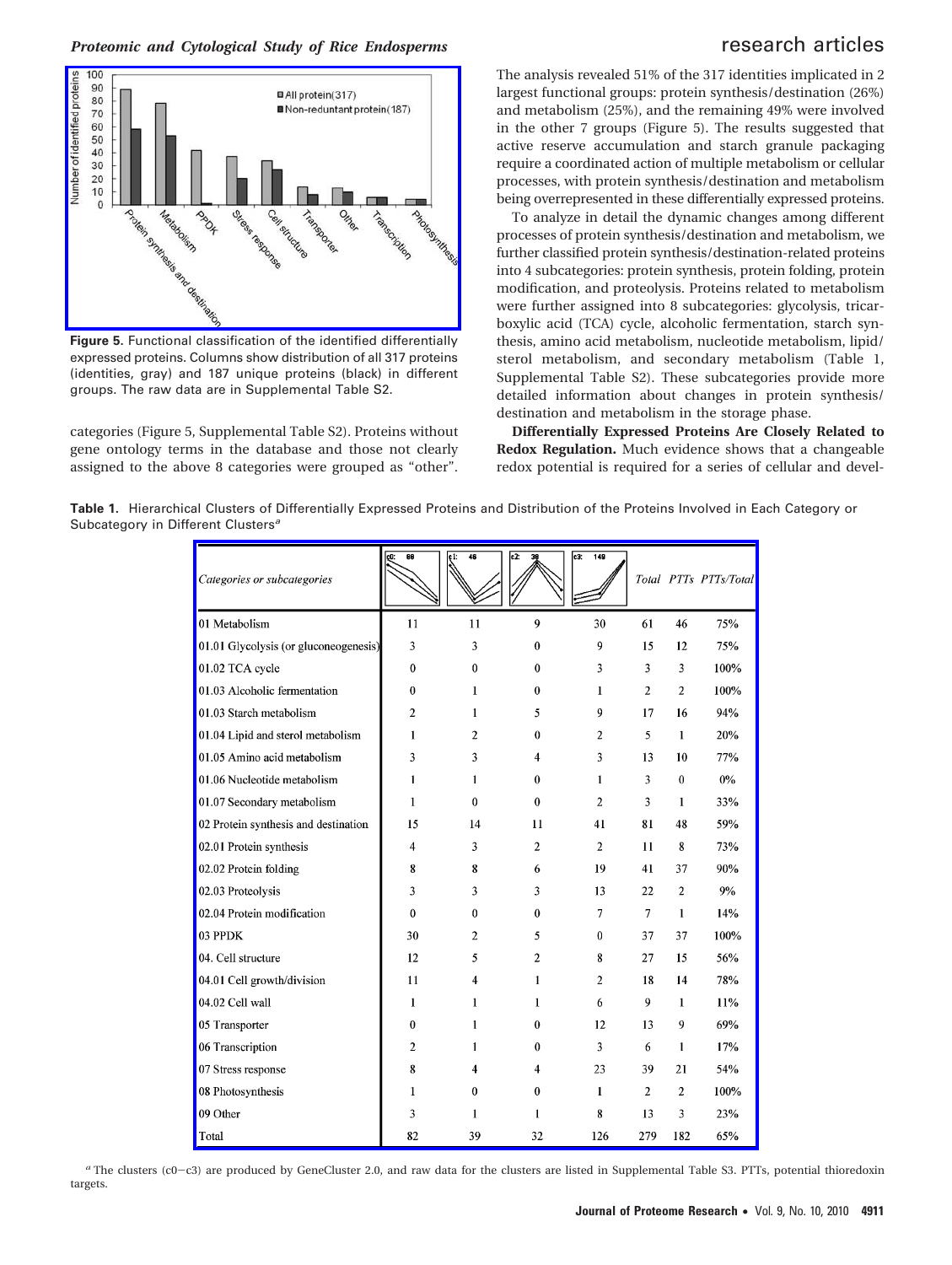## research articles **Xu et al.** The search articles **Xu et al.** The search articles **Xu et al.** The search article is the search of  $X$ u et al.

| function group        | SΝ                                                                 | matched protein                                                                                                                          | chromosome locus          | gene accession               | cluster           |
|-----------------------|--------------------------------------------------------------------|------------------------------------------------------------------------------------------------------------------------------------------|---------------------------|------------------------------|-------------------|
| starch metabolism     | 219                                                                | pullulanase                                                                                                                              | Os04g08270                | gil90265109                  | c3                |
|                       | 140                                                                | pullulanase                                                                                                                              | Os04g08270                | gil125547179                 | c2                |
|                       | 142                                                                | pullulanase                                                                                                                              | Os04g08270                | gil38346454                  | c3                |
|                       | 148                                                                | pullulanase                                                                                                                              | Os04g08270                | gil90265109                  | c2                |
|                       | 206                                                                | pullulanase                                                                                                                              | Os04g08270                | gil125547179                 | c3                |
|                       | 260                                                                | pullulanase                                                                                                                              | Os04g08270                | gil38346454                  | c3                |
|                       |                                                                    | $147$ α-1,4 glucan phosphorylase, L isozyme                                                                                              | Os03g55090                | gil13195430                  | c <sub>0</sub>    |
|                       |                                                                    | 179 $\alpha$ -1,4 glucan phosphorylase, L isozyme                                                                                        | Os03g55090                | gil13195430                  | c3                |
|                       |                                                                    | 721 ADP-glucose pyrophosphorylase large subunit isoform (OsAGPL2)*                                                                       | Os01g44220                | gil55296000                  | c1                |
|                       |                                                                    | 729 ADP-glucose pyrophosphorylase large subunit isoform (OsAGPL2)*                                                                       | Os01g44220                | gil55296000                  | c2                |
|                       |                                                                    | 745 ADP-glucose pyrophosphorylase large subunit isoform (OsAGPL2)*                                                                       | Os01g44220                | gil115438749                 | c3                |
|                       | 760 ADP-glucose pyrophosphorylase large subunit isoform (OsAGPL2)* |                                                                                                                                          | Os01g44220<br>gil55296000 |                              | c3                |
|                       |                                                                    | 767 ADP-glucose pyrophosphorylase large subunit isoform (OsAGPL2)*<br>969 ADP-glucose pyrophosphorylase large subunit isoform (OsAGPL2)* | Os01g44220                | gil13540812                  | c2                |
|                       |                                                                    | 789 ADP-glucose pyrophosphorylase large subunit isoform (OsAGPL2)*                                                                       | Os01g44220<br>Os01g44220  | gil 13540812<br>gil55296000  | $_{\rm c0}$<br>c2 |
|                       |                                                                    | 954 ADP-glucose pyrophosphorylase. (OsAGPL3)*                                                                                            | Os03g52460                | gil115455167                 | c3                |
|                       |                                                                    | 980 ADP-glucose pyrophosphorylase. (AGPS2a)*                                                                                             | Os08g25734                | gil115476014                 | c3                |
| lipid synthesis       |                                                                    | 1406 3-oxoacyl-synthase III, chloroplast precursor                                                                                       | Os04g55060                | gil115460900                 | $_{\rm c0}$       |
|                       | 1399                                                               | malonyl CoA-acyl carrier protein transacylase, mitochondrial                                                                             | Os03g18590                | gil125543495                 | c1                |
|                       |                                                                    | precursor                                                                                                                                |                           |                              |                   |
|                       |                                                                    | 1474 enoyl-[acyl-carrier-protein] reductase [NADH], chloroplast precursor                                                                | Os08g23810                | gil115475922                 | c1                |
| protein synthesis     | 1555                                                               | eukaryotic translation initiation factor 3, subunit 1 α, 35 kDa                                                                          | Os02g02990                | gil42733504                  | c3                |
|                       | 2144                                                               | eukaryotic translation initiation factor 5A-2                                                                                            | Os12g32240                | gil115488712                 | c1                |
|                       |                                                                    | 2146 eukaryotic translation initiation factor 5A,                                                                                        | Os07g40580                | gil125559047                 | c1                |
|                       |                                                                    | 264 elongation factor 2                                                                                                                  | Os02g32030                | gil115446385                 | c2                |
|                       |                                                                    | 1291 elongation factor 2                                                                                                                 | Os04g02820                | gil115456914                 | c <sub>0</sub>    |
|                       |                                                                    | 1013 elongation factor Tu, chloroplast precursor                                                                                         | Os02g38210                | gil17225494                  | $_{\rm c0}$       |
|                       |                                                                    | 2212 regulator of ribonuclease activity A                                                                                                | Os02g52430                | gil115448841                 | c3                |
|                       |                                                                    | 552 glycyl-tRNA synthetase 1, mitochondrial precursor                                                                                    | Os04g32650                | gil38347165                  | c2                |
|                       | 1379                                                               | 60S acidic ribosomal protein P0                                                                                                          | Os11g04070                | gil115474653                 | $_{\rm c0}$       |
|                       |                                                                    | 2235 40S ribosomal protein S12                                                                                                           | Os07g12650                | gil115470601                 | $_{\rm c0}$       |
|                       | 2249                                                               | 40S ribosomal protein S12                                                                                                                | Os07g12650                | gil115471261                 | c1                |
| proteolysis           | 161                                                                | 156 ubiquitin-activating enzyme E1 2<br>ubiquitin-activating enzyme E1 2                                                                 | Os11g01510<br>Os11g01510  | gil115483755<br>gil115483755 | c2<br>c2          |
|                       | 610                                                                | ubiquitin-activating enzyme E1 domain-containing protein 1                                                                               | Os02g30310                | gil115446279                 | c3                |
|                       | 819                                                                | ubiquitin-activating enzyme E1 domain-containing protein 1                                                                               | Os02g30310                | gil115446279                 | c3                |
|                       | 348                                                                | ubiquitin carboxyl-terminal hydrolase 14                                                                                                 | Os01g08200                | gil125524644                 | c <sub>0</sub>    |
|                       | 680                                                                | ubiquilin-1                                                                                                                              | Os03g03920                | gil108706019                 | c3                |
|                       | 2020                                                               | ubiquitin-conjugating enzyme E2, 22 kDa                                                                                                  | Os01g70140                | gil115441959                 | c1                |
|                       | 1738                                                               | proteasome subunit α type 2                                                                                                              | Os02g42320                | gil115447473                 | c3                |
|                       | 393                                                                | acylamino-acid-releasing enzyme                                                                                                          | Os10g28020                | gil115482018                 | c2                |
|                       |                                                                    | 1531 vignain precursor                                                                                                                   | Os08g44270                | gil115477767                 | c1                |
|                       |                                                                    | 1624 vignain precursor                                                                                                                   | Os08g44270                | gil115477767                 | c3                |
|                       |                                                                    | 1631 vignain precursor                                                                                                                   | Os08g44270                | gil115477767                 | c3                |
|                       | 1538                                                               | aspartic proteinase oryzasin-1 precursor                                                                                                 | Os05g49200                | gil1030715                   | c3                |
|                       |                                                                    | 1610 26S proteasome non-ATPase regulatory subunit 14                                                                                     | Os01g16190                | gil125552076                 | c3                |
|                       | 1725                                                               | proteasome subunit α type 6                                                                                                              | Os03g08280                | gil115451123                 | c3                |
|                       |                                                                    | 1241 serpin                                                                                                                              | Os03g41419                | gil37700305                  | c3                |
|                       |                                                                    | 937 N-carbamoyl-L-amino acid hydrolase                                                                                                   | Os12g40550<br>Os11g24510  | gil108862916                 | c1                |
|                       |                                                                    | 1820 serine carboxypeptidase 1 precursor<br>318 aminopeptidase N                                                                         | Os08g44860                | gil108864333<br>gil42408435  | c3<br>c3          |
|                       | 382                                                                | Zn-dependent oligopeptidases                                                                                                             | Os02g58340                | gil115450022                 | c3                |
|                       |                                                                    | 695 ATP-dependent 26S proteasome regulatory subunit S10B                                                                                 | Os06g40560                | gil125556014                 | c <sub>0</sub>    |
|                       |                                                                    | 2151 small ubiquitin-related modifier (SUMO)                                                                                             | Os01g68940                | gil115441853                 | c <sub>0</sub>    |
| lipid degradation     |                                                                    | 1618 esterase precursor                                                                                                                  | Os01g11620                | gil115435264                 | c3                |
|                       |                                                                    | 576 dihydroxyacetone kinase-like protein                                                                                                 | Os03g51000                | gil39653556                  | c3                |
| cell wall degradation |                                                                    | 245 $\beta$ -D-xylosidase                                                                                                                | Os04g54810                | gil115460876                 | c <sub>0</sub>    |
|                       |                                                                    | 621 $\beta$ -D-xylosidase                                                                                                                | Os02g51620                | gil115448721                 | c1                |
|                       |                                                                    | 612 4-coumarate-CoA ligase 1                                                                                                             | Os02g08100                | gil115444579                 | c <sub>2</sub>    |
|                       |                                                                    | 599 polygalacturonase precursor                                                                                                          | Os02g03750                | gil41052554                  | c3                |
|                       |                                                                    | 977 glucan endo-1,3- $\beta$ -glucosidase 6 precursor                                                                                    | Os02g04670                | gil115444129                 | c3                |
|                       |                                                                    | 1598 lichenase-2 precursor                                                                                                               | Os01g71474                | gil18844968                  | c3                |
|                       |                                                                    | 515 $\alpha$ - <i>N</i> -arabinofuranosidase A precursor                                                                                 | Os12g03470                | gil115487150                 | c3                |
|                       |                                                                    | 1684 2-hydroxy-3-oxopropionate reductase                                                                                                 | Os02g35500                | gil115446749                 | c3                |

 $a$  SN = protein spot number. \* indicates the gene name described in previous studies  $34,35$  based on molecular mass and corresponding gene locus of the protein. The details are in Supplemental Table S3.

opmental events, including cereal seed development and germination.13 The proteins sensitive to redox potential, termed potential thioredoxin targets (PTTs), have been intensively investigated.<sup>13</sup> Here, we screened possible PTTs from the differentially expressed proteins (DEPs) by use of a known PTT database<sup>13,28-33</sup> (Supplemental Table S3). About two-thirds of the DEPs matched known PTTs. Considering the incomplete status of known PTTs, the number of PTTs in DEPs may be more than the present prediction.

The possible PTT proteins showed heterogeneous distribution in different categories or subcategories (Table 1). For example, more than 70% of the DEPs were possible PTTs in the categories of metabolism, protein synthesis/destination, cell structure, cell growth/division, pyruvate phosphate dikinase (PPDK) and photosynthesis and in the subcategories of metabolism (glycolysis, TCA cycle, alcoholic fermentation, starch metabolism, amino acid metabolism) and protein synthesis/ destination (protein synthesis, protein folding). Less than 20% of proteins in the subcategories of nucleotide metabolism, lipid/sterol metabolism, and proteolysis were possible PTTs.

**Hierarchical Clustering Analysis.** To observe the expression patterns of proteins involved in each functional category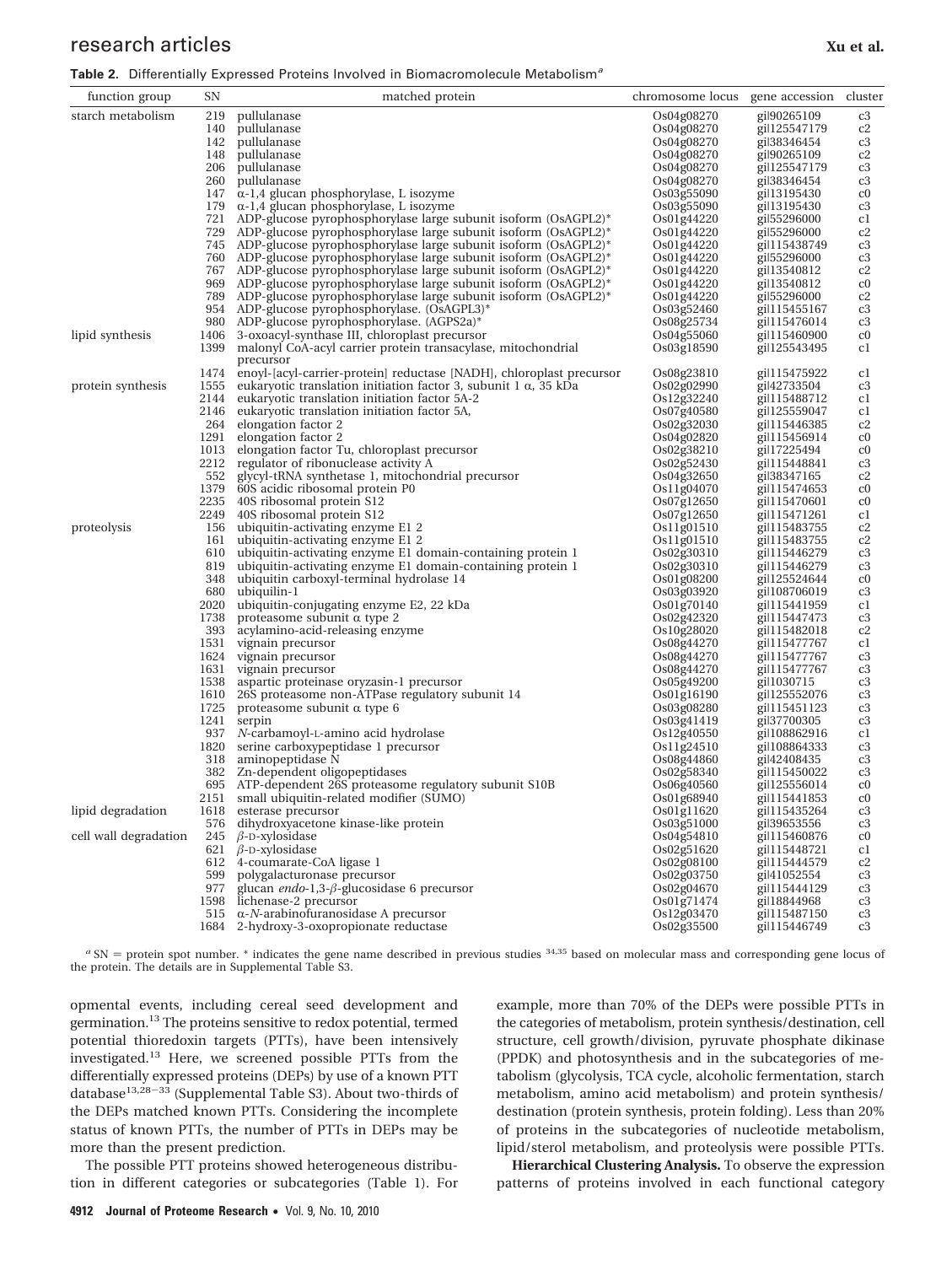

**Figure 6.** Expression features of proteins involved in biomacromolecule metabolism analysis. The figure was created with GeneCluster 2.0 with manual legends. The numbers represent the protein number. Details are in Table 2 and Supplemental Table S3.

(subcategory) during endosperm development, we performed cluster analysis of the 279 identities, with the exclusion of the 19 spots with 2 identities each, and revealed 4 expression patterns (clusters c0, c1, c2, and c3) (Table 1, Supplemental Table S3). The largest cluster was c3, of 126 proteins, whose abundance increased linearly from 12 to 18 DAF. The second largest cluster was c0, of 82 proteins, whose level decreased from 12 to 18 DAF. Proteins in c1 (39) and c2 (32) were downregulated and upregulated, respectively, at 15 DAF.

From biochemical functional information of proteins listed in the Protein Knowledgebase (UniprotKB/Swiss-Prot), 68 DEPs appeared to function in catalyzing a biochemical reaction by consuming energy (Supplemental Table S4). These proteins showed significantly different distribution in the 4 expression patterns (clusters) as compared with all DEPs  $(\chi^2 3 \text{ DF}, 44.11,$ *P* < 0.01). They showed preferential downregulation (37 in cluster c0 vs 11 in cluster c3) (Supplemental Table S5), which suggests that energy-consuming reactions were slowed down in endosperm from 12 to 18 DAF. Furthermore, the digital profiles of the DEPs, established as described by Xu et al.,<sup>16</sup> showed a significant positive correlation with changed ATP content, which decreased greatly from 12 to 18 DAF (Figure 2c)  $(r = 0.99995, P < 0.01$ ; Supplemental Table S5). These data suggest that metabolism or cellular processes are switched to a state consuming relatively little energy during the starch and protein accumulation. However, the energy consumers (DEPs) with different molecular function differed in expression profiles. The kinases (Supplemental Table S4), the main energy consumers, were distributed in c0, whereas transferases were in only c2 and c3 (none in c0 or c1). All these transferases were ADP-glucose pyrophosphorylases (AGPases), the key enzyme channeling carbon solutes to starch synthesis.<sup>4</sup>

**Expression Features of Proteins Related to Main Biomacromolecules.** Starch is a type of preferential reserve in rice endosperm. To understand the coordinated action of starch synthesis and other biomacromolecule metabolisms during the starch and protein accumulation, we focused on the expression features of DEPs involved in the metabolism of main biomacromolecules (carbohydrates, protein, and lipid) (Table 2, Figure 6). Protein synthesis machine components, including 40S and 60S ribosomal proteins and most of the initiation or elongation factors (4 of 6), were greatly downregulated. By contrast, most proteolysis-related proteins (16 of 22) were markedly upregulated. This finding suggests that protein metabolism is switched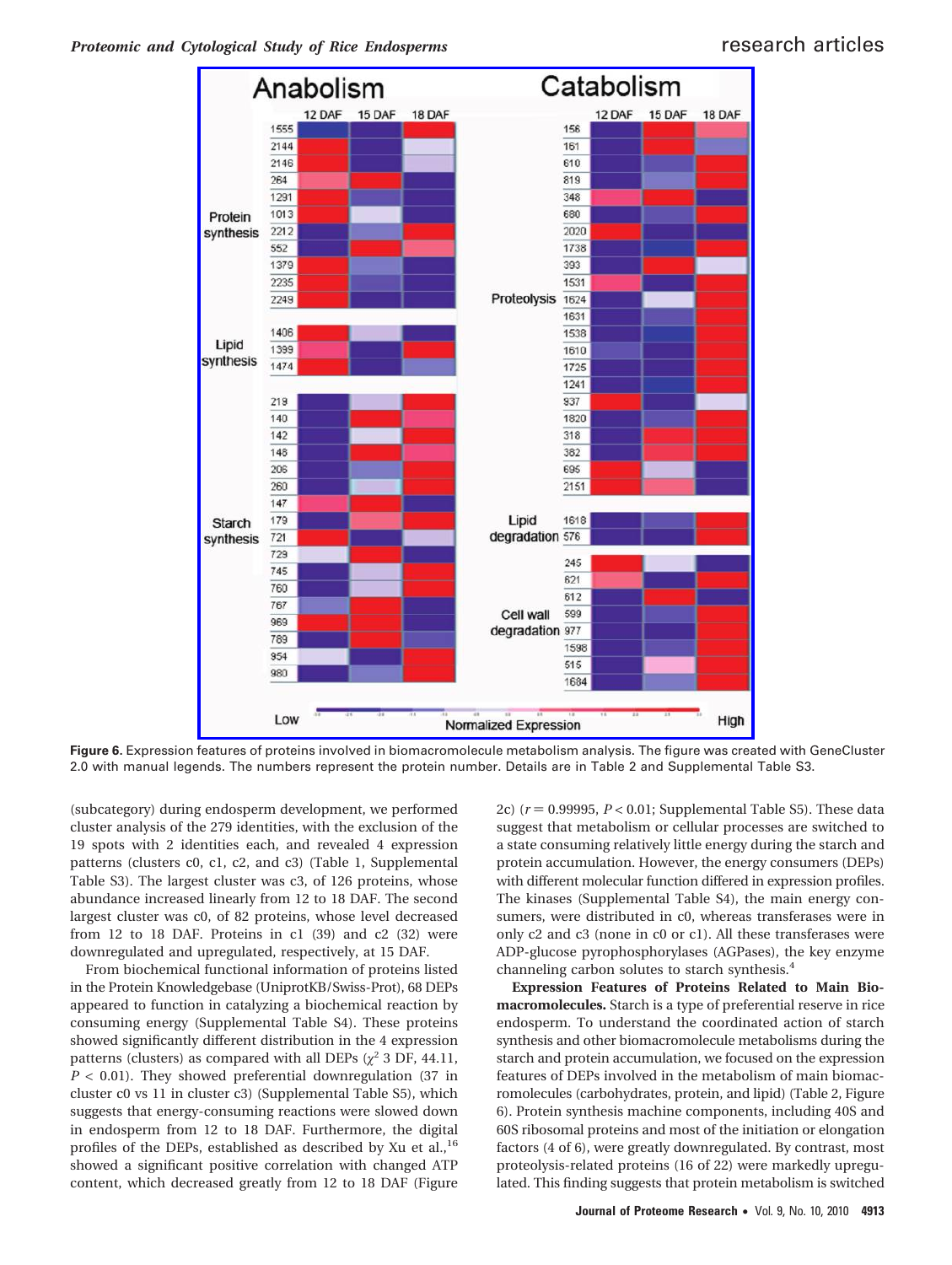### research articles **Xu et al.** The search articles **Xu et al.** The search articles **Xu et al.** The search articles **Xu et al.** The search articles **Xu et al.** The search articles **Xu et al.** The search articles **Xu et al.**



**Figure 7.** Expression profiles of genes involved in ROS generation, PCD, and gluconeogenesis. The expression profiles of genes in endosperm from 12 to 18 DAF were analyzed by real-time quantitative RT-PCR. *OsrbohB* and homologues of *O*s*rbohD* and *O*s*rbohH* were identified as ROS generators in rice (*OsrbohB*) and in *Arabidopsis* (*rhobD and H*).35,36 *OsLSD1h* is a rice homologue close to *Arabidopsis LSD1*, which is a ROS-responsive gene and functions in triggering PCD.<sup>36</sup> Genes involved in the gluconeogenesis pathway are those encoding cytosolic type (cyFB) and chlotoplast type (chFB) fructose-1,6-bisphosphatases, triosephosphate isomerase (cytosolic, cyTPI), and fructose-bisphosphate aldolase (cytosolic, cyFBA). The raw data are in Supplemental Table S6.

from anabolism to catabolism. Similarly, lipid metabolism appeared to prefer catabolism because lipid synthesis proteins (spots 1399, 1406, and 1474) were downregulated and lipid degradation-related proteins were upregulated (spots 576, 1618). Meanwhile, the identified proteins involved in the hydrolysis of polysaccharides (spots 515, 599, 612, 977, 1598, and 1684), the components of the primary cell wall of cereal seeds,<sup>36</sup> were greatly upregulated. In coordination with these changes, starch synthesis-related proteins were greatly upregulated after 12 DAF. The result suggested that the biomacromolecules, except starch, experienced the conversion from anabolism to catabolism, and the conversion may be important for the efficient synthesis of starch.

**Expression Analysis of Genes Related to ROS Generation and Gluconeogenesis.** The rice endosperm experienced an  $H<sub>2</sub>O<sub>2</sub>$  burst and PCD during the starch and protein accumulation phase (see above). Studies have showed that respiratory burst oxidase homologue (rboh) is the main generator of ROS in plants,<sup>37</sup> and *LSD1* (lysine-specific histone demethylase 1), a gene responsive to ROS, functions in triggering PCD in *Arabidopsis*. <sup>38</sup> We analyzed the expression of 3 rice *rboh* genes (*OsrbohB*, *OsrbohD* and *OsrbohH*) and the rice *LSD1* homologue (*OsLSD1h*) in 12 to 18 DAF endosperm using real-time quantitative RT-PCR (Figure 7, Table S6). These 3 *rboh* genes showed upregulated expression at 15 DAF (2 of 3) and 18 DAF (1 of 3), which was temporally in line with the  $H_2O_2$  burst observed by DAB staining and  $H_2O_2$  quantitative assay (Figure 1). Correspondingly, *OsLSD1h* was expressed at the highest level at 15 DAF. Together, these results indicated the connection between  $H_2O_2$  generators,  $H_2O_2$  burst and PCD in rice endosperm. In addition, our proteomics analysis identified the chloroplast type (spot 1046) of fructose-1,6-bisphosphatase, an enzyme of the gluconeogenesis pathway. We further evaluated the change in gluconeogenesis by analyzing the gene expression of the cytoplasm-type fructose-1,6-bisphosphatase and other enzyme proteins involved in the pathway. Genes encoding these proteins showed increased expression at 15 DAF (3 of 4) (Figure 7), which was in agreement with the expression profile of the chloroplast-type fructose-1,6-bisphosphatase observed in proteomics analysis. Therefore, gluconeogenesis was perhaps activated under an  $H_2O_2$  burst background.

#### **Discussion**

**Progression of Starch Granule Packaging Specifies the Fate of Starchy Endosperm Cells.** The starchy endosperm functions as a storage tissue but is fated to die before the maturation of seeds in cereal plants.5 Previous studies of maize and barley have revealed that starch first is deposited in the central endosperm and then spreads toward the periphery during development, $6,39$  and endosperm cell death closely follows the pattern of starch deposition in maize.<sup>6</sup> We revealed that the developing rice endosperm displays a pattern of starch accumulation and cell death similar to that in barley and maize. This finding suggests that a common position cue may specify the fate of starchy endosperm cells during development, at least in rice, maize, and barley. However, the identity of the position cue is unknown. We found that the completion of starch granule packaging was concurrent spatially and temporally with position-dependent senescence or death of starchy endosperm cells. First, the complete packaging of starch granules appeared in the inner part at 15 DAF, where nonviable cells were observed. Second, nonviable cells spread outward from the inner part as starch granule packaging progressed during development. Third, the 3 genes of the  $H_2O_2$  (ROS) generators were expressed at high levels at 15 DAF (2 of 3), and a ROS burst was observed at 15 DAF (Figures 1 and 7). Fourth, ROS is considered one of key elements initiating cell death, $7.25$  and we found the rice homologue of *LSD1*, which in *Arabidopsis* was responsive to ROS and functions in triggering PCD,<sup>38</sup> greatly upregulated at 15 DAF (Figure 7). These data suggest that the state of starch granule packaging seems be one of important position cues specifying the fate of starchy endosperm cells, and the mechanism may be important to ensure that nutrient solutes are transported first into the innermost parts of endosperm for efficient starch accumulation from inner to outer parts.

Little detailed data exist to clarify the association of the state of starch granule packaging and the generation of ROS and starchy endosperm cell death. Several observations showed that osmotic stress in plant tissues led to the ROS burst and eventually PCD.<sup>5</sup> We showed decreased water content during the development phase of rice endosperm, and the endosperm containing fully packed starch granules had a desiccated appearance (Figure 2). These findings, in combination with greatly increased level of the desiccation protein PCC13-62 (spots 1593, 1635, and 1614, Supplemental Table S3), suggest that a sharp change in osmotic potential caused by starch deposition may involve the onset of starchy endosperm cell death possibly via ROS and/or other unknown molecules at the completion of starch granule packaging.

**Importance of Redox Regulation in Endosperm Development and Starch Accumulation.** ROS are key signaling molecules and are controlled by the antioxidative system to a level suitable to maintain cellular or metabolism processes for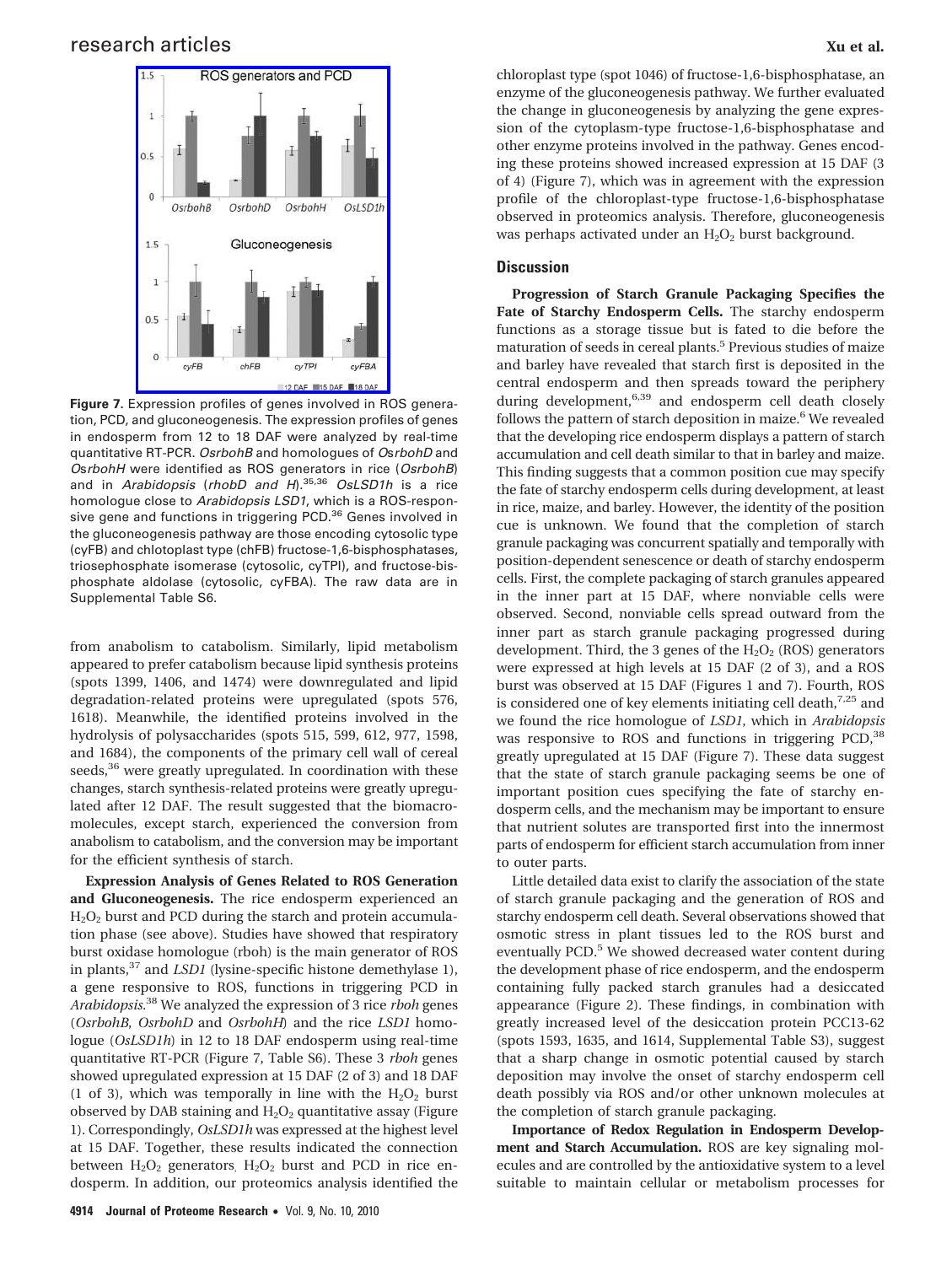

**Figure 8.** Expression profiles of antioxidants. The vertical axis shows the relative volume of each protein. Numbers in the horizontal axis represent identity numbers of identified proteins, which are in Supplemental Table S3.

normal growth and development. $11$  The signal mechanism functions in regulation of photosynthetic carbon metabolism and partitioning in leaves and potato tubers. $14$  In the development phase of rice endosperm, the  $H_2O_2$  burst occurred at 15 DAF at the completion of starch granule packaging in the inner endosperm part (also see discussion above). As well, 22 ROS scavenging-related proteins displaying differential expression (Figure 8) included the known thiol buffers thioredoxin  $(Trx)^{11}$ and key ROS scavengers GSH peroxidase (GPX), ascorbate peroxidase (APX), mondehydroascorbate reductase (MDAR),<sup>38</sup> peroxiredoxin (Prx), superoxide dismutase (SOD),<sup>13</sup> phospholipid hydroperoxide glutathione peroxidase (PHGPX),<sup>39</sup> and trypanothione-dependent peroxidase (TDP).<sup>40</sup> Among them, Trx (spot 2328), PHGPX (spot 2215), GPX (spot 2215), and TDP (spot 520) were expressed at the highest levels at 15 DAF. All SOD proteins (spots 2105, 2136, 2138, and 2237) and Prx (spot 1777) were at the highest level at 18 DAF; all APX proteins (spots 1662, 1669, 1673, and 1748) were decreased in level from 12 to 18 DAF; and MADR (spot 1031) was expressed at higher level at 12 and 18 DAF than at 15 DAF. Four of the 5 identified glyoxalase I isoforms showed increased expression. Glyoxalase I, in combination with glyoxalase II, catalyzes the detoxification of methylglyoxal (MG) to lactate by the GSH cycle.<sup>41</sup> MG is a transition-state intermediate of the triose-phosphate step of the glycolysis (or gluconeogenesis) pathway under normal conditions and is increased in level in response to osmotic stress in plants.42 Tobacco plants overexpressing glyoxalase are resistant to increased level of MG and maintain a highly reduced glutathione level under salinity stress.<sup>42</sup> APX, MADR, and GPX are key enzymes detoxifying  $H_2O_2$  to  $H_2O$  by ascorbate and GSH.<sup>9</sup> The identified TRX (spot 2328) was the h type TRX and together with glutathione is a key thiol buffer that functions mainly in reducing levels of disulfides.<sup>11</sup> Prx mediates the detoxification of peroxides by an intermolecular thioldisulfide transition.<sup>43</sup> The diverse expression patterns of these ROS scavenging-related proteins suggests that a coordinated redox reaction is important in the endosperm reserve storage phase.

Several studies have shown that the development of cereal seeds involves a classic oxidative process,<sup>12,13</sup> and redox regulation is essential for the synthesis, maturation, and stability of storage proteins during seed maturity.12,33,44 The respective up- and downregulation of SOD and APX proteins in the rice endosperm (Figure 8) was consistent with the expression profiles of the 2 protein types in wheat seeds, which are involved in desiccation of cereal seeds.<sup>45,46</sup> Aberrantly reduced expression of SOD in viviparous 1 kernels of maize led to a premature induction of endosperm PCD.<sup>5</sup> Our proteomic results showed that several or most of the proteins involved in diverse metabolism/cellular processes including energy metabolism and starch synthesis were coexpressed at a significantly similar level with SOD, APX, or glyoxalase I (Supplemental Table S7). Furthermore, in the rice endosperm, most DEPs were PTTs (Table 1, Supplemental Table S3) involved in different metabolism or cellular processes, with preference for the TCA cycle, glycolysis, alcoholic fermentation, starch synthesis, PPDK, photosynthesis, and protein folding. These findings are in line with an early notion that redox modulation plays vital roles in energy metabolism<sup>10,14</sup> and in regulation of carbon storage and partitioning in plant tissues such as tubers and cereal seeds.13,14 Together with the feature of preferential starch synthesis and decreased generation of ATP (Figure 2c) in the developing endosperm, these lines of evidence suggest that a coordinated action by redox and other unknown modulations is required for efficient partitioning of nutrient solutes from imported sucrose and remobilized carbon (see below) into starch synthesis possibly by affecting stability and activity of enzyme proteins.<sup>13</sup> For example, the key enzyme AGPase is closely regulated by redox regulation. $14$  However, the detailed function of the most PTTs and antioxidants under redox regulation remains to be determined.

**Nutrition Remobilization during Endosperm PCD Is Required for Efficient Starch Accumulation.** The death of starchy endosperm cells is proposed to be required for efficient secretion of aleurone- or scutellum-derived hydrolases into the endosperm to mobilize rapid storage materials and support early postembryonic growth during germination.<sup>13,47</sup> The importance of the default cell program in accumulation of reserve materials by nutrition remobilization is not clear. Our results showed that the position cue-dependent senescence or death of starchy endosperm cells may be important in nutrition remobilization for efficient accumulation of reserve materials (Figure 6, Figure 9). With the completion of starch accumulation and packaging, the endosperm experienced a remarkable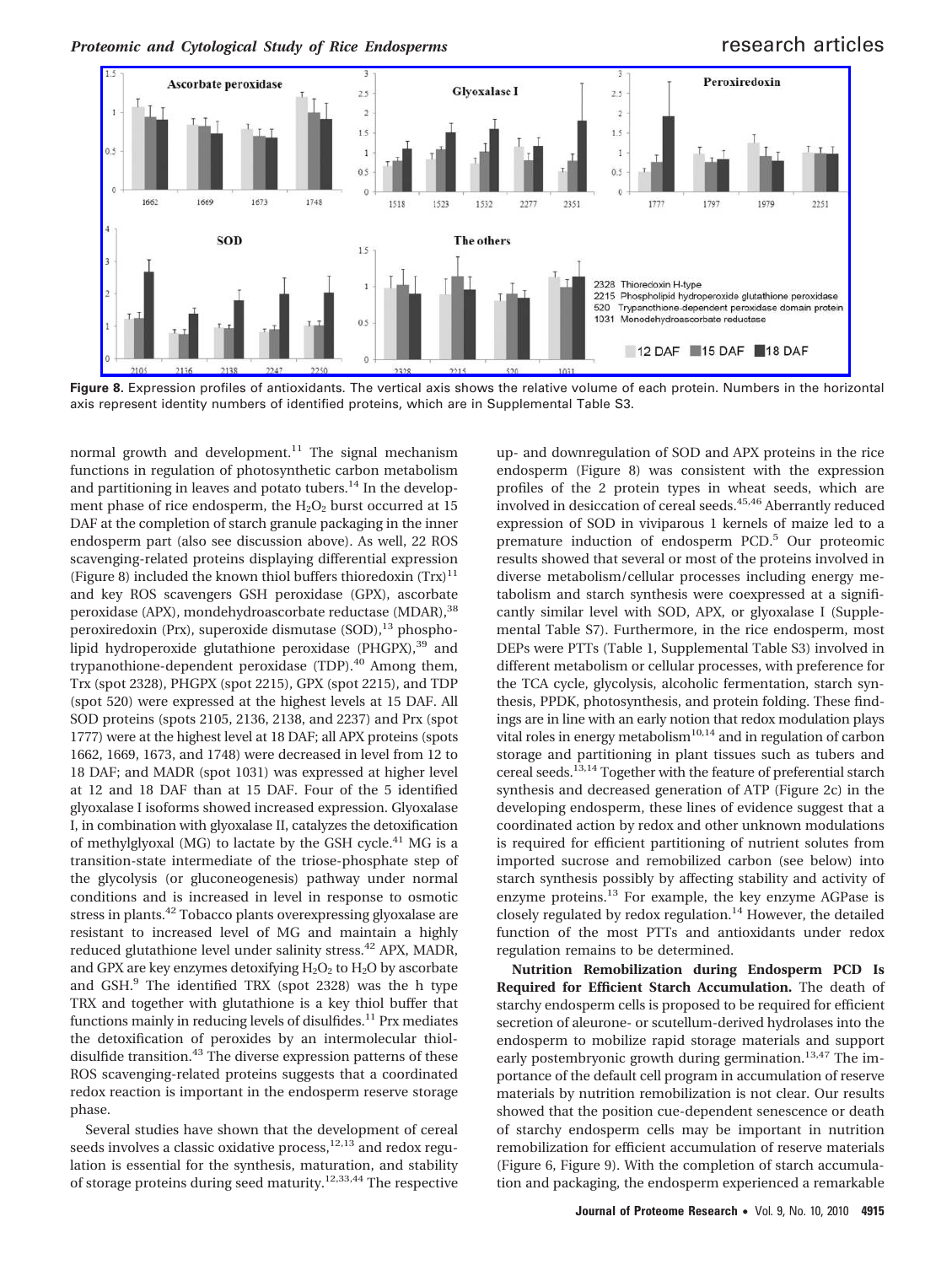

**Figure 9.** Simplified schematic representation of carbon flux at the storage phase of endosperm development. Fine line arrows represent reaction direction catalyzed by the corresponding enzymes. Bold line arrows show putative direction of carbon flux. Green indicates upregulation, red downregulation, and orange unclear expression, although related enzymes are identified, and black indicates unknown changed process because of no identification of specific enzyme proteins. Numbers represent the serial number of reactions and the differentially expressed enzyme proteins implicated in corresponding reactions: 1, Phosphoglucomutase. 2, Fructokinase-2. 3, Fructose-1,6-bisphosphatase. 4, Fructose-bisphosphate aldolase. 5, Triosephosphate isomerase. 6, Phosphoglycerate kinase. 7, 2,3-bisphosphoglycerate-independent phosphoglycerate mutase. 8, Enolase. 9, Pyruvate orthophosphate dikinases. 10, Pyruvate decarboxylase isozyme 2. 11, Alcohol dehydrogenase 1. 12, Pyruvate dehydrogenase E1, acetyl-coenzyme A synthetase, and dihydrolipoyl dehydrogenase. 13, Malate dehydrogenase, cytoplasmic. 14, ADP-glucose pyrophosphorylase large subunit (OsAGPL2). 15, ADP-glucose pyrophosphorylase large subunit 3 (OsAGPL3) and ADP-glucose pyrophosphorylase small subunit (AGPS2a). 16, Pullulanase. 17,  $\alpha$ -1,4 glucan phosphorylase. 18, Lipiddegradation proteins: esterase and 3,4-dihydroxy-2-butanone kinase. 19, Acid phosphatase and lysosomal  $\alpha$ -mannosidase. 20, Lipid-synthesis proteins: ketoacyl-acyl carrier protein synthase III, malonyl CoA-acyl carrier protein transacylase, and enoyl-[acyl-carrier-protein] reductase. 21, Proteolysis-related proteins. 22, Dihydrolipoyllysine-residue succinyltransferase. 23, Proteins involved in protein synthesis. 24, Protein disulfide isomerase. 25, Storage proteins: desiccation-related protein PCC13-62 and germin-like protein. 26, Glyoxalase. Detailed information on isoforms and expression patterns of the proteins are in Supplemental Table S3. UDP-G, uracil-diphosphate glucose; G-1-P, glucose-1-phosphate; G-6-P, glucose-6 phosphate; F-6-P, fructose-6-phosphate; F-1,6bisP, fructose-1,6-bisphosphate; GAP, glyceraldehyde-phosphate; 1,3bisPGA, 1,3-bisphosphoglycerate; 3-PGA, glyceraldehyde 3-phosphate; 2-PGA, glyceraldehyde 2-phosphate; DHAP, dihydroxyacetone phosphate; PEP, phosphoenolpyruvate; NADH, nicotinamide adenine dinucleotide; Ac-CoA, acetyl coenzyme A; ADPG, adenosine diphosphoglucose.

metabolism conversion from anabolism to catabolism for protein, lipid, and polysaccharide components of the primary cell wall (Figure 6, also see Results). The increased preference for catabolism of these biomacromolecules during the process may lead to remobilization of more free amino acids, additional carbohydrates and lipids. Correspondingly, from 12 to 18 DAF, the key enzymes involved in nutrition remobilization were increased in level; examples are acid phosphatase 1 (spots 1524, 1527, and 1630) and 3′(2′),5′-bisphosphate nucleotidase (spots 1114 and 1134), and  $\alpha$ -mannosidase (spots 485, 492 and 1257) (Figure 9, Supplemental Table S3). The former 2 types of enzyme proteins play important roles in the remobilization of Pi and sulfur,48,49 whereas the latter functions in the breakdown of glycoproteins and N-linked glycans for remobilization of carbohydrates and free amino acids. $50,51$  In addition, the dihydrolipoyllysine-residue succinyltransferase (spots 973 and 986), playing a key role in the conversion between amino acids and carbohydrates, showed upregulated expression, which suggests the active conversion between amino acids and carbohydrates.

Corresponding to increased catabolism of the biomacromolecules described above, upregulated proteins (c3) were all isoforms of luminal-binding protein 3 (spots 418, 423, 425, 447 and 966) and protein disulfide isomerase (PDI) (OsPDIL1-4, spots 523, 527, 537, 596, and 601) (Supplemental Table S3), considered markers of storage protein synthesis,<sup>52</sup> and 2 cysteine synthases (spots 1351 and 1561), which supply necessary residues for disulfide bridge formation of PDI and for sulfur to storage proteins.<sup>53</sup> Therefore, storage proteins may be the destination of remobilized nitrogen and sulfur. Consistent with this notion, previous research revealed that the lack of the 26 kDa globulin gene markedly increased the level of free amino acids in rice grains.<sup>54</sup>

In general, the carbon skeleton from catabolism of the biomacromolecules is partitioned mainly via the glycolysis pathway for resynthesis of target products and/or for energy production.55 The cereal endosperm is a typical hypoxia tissue, and hypoxia stress increases with endosperm development.<sup>56</sup> Proteomic and transcriptomic studies in maize and rice have suggested that ATP generation is inhibited with the increasing hypoxia stress as seeds (endosperm) develop.16,57,58 Correspondingly, our observation revealed a steep decrease in ATP content during the endosperm development (Figure 2). In the rice endosperm, the glycolysis enzyme proteins involved in reactions leading to generation of 3-phosphoglycerate (3-PGA) were increased in level, whereas the enzyme proteins involved in conversion of 3-PGA to pyruvate were decreased in level from 12 to 15 DAF, which suggests increased generation of 3-PGA, a classic allosteric activator of AGPase that channels the incoming carbon source toward synthesis of storage starch.<sup>14</sup> AGPase proteins showed increased expression in the development phase (Figure 6). Consistently, the upregulated expression of fructose-1,6-bisphosphatase (spot 1046) and cytoplasmic malate dehydrogenase (spot 1436), the key enzymes of gluconeogenesis,<sup>59</sup> along with upregulated expression of genes encoding other key enzyme proteins of the pathway (Figure 7), was similar to that of starch synthesis-related enzymes, including AGPase (Figure 6). Study of *Arabidopsis* seeds showed that the gluconeogenesis pathway is essential for mobilizing the carbon source from storage lipids.<sup>60</sup> Together, these results suggest that in addition to the importance in increasing carbon flux into starch synthesis,<sup>16</sup> the glycolysis pathway may have roles in repartitioning the carbon skeleton from degradation of pro-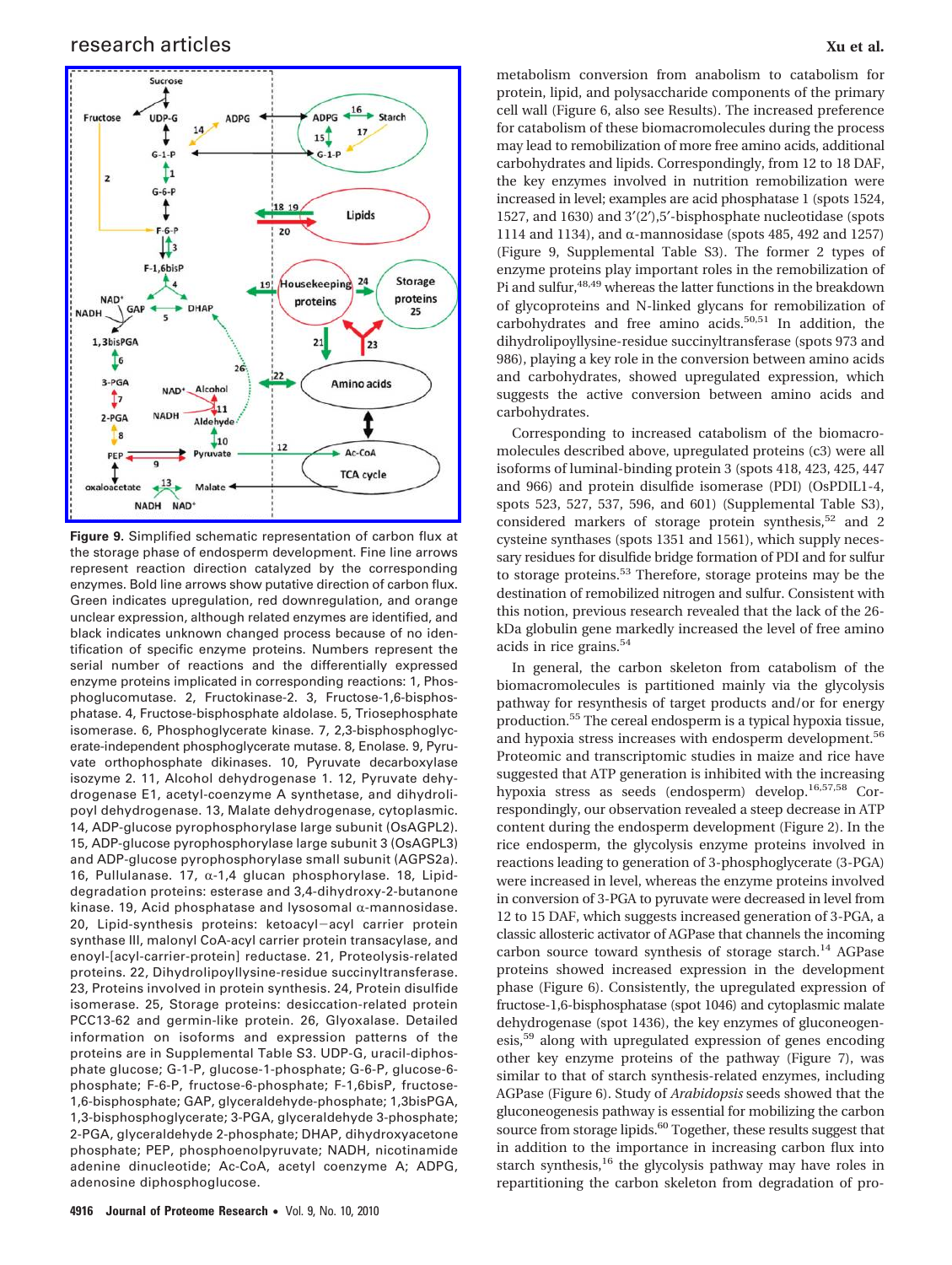## *Proteomic and Cytological Study of Rice Endosperms research articles*

teins, lipids and other biomolecules during endosperm development. As well, the remobilized carbon skeleton may be partitioned mainly into synthesis of storage starch by the gluconeogenesis pathway, and the remobilization of nutrients involves a concerted protein network integrating distinct metabolisms.

In summary, we systemically analyzed the proteomic, physiological, and cellular characteristics of rice endosperm at storage phases from 12 to 18 DAF. Starch granule packaging appeared to be complete first in the inner and then outer parts of the endosperm, and the spatiotemporal pattern of starch granule packaging was concurrent with the PCD of endosperm. Nutrition remobilization during endosperm PCD is required for efficient starch accumulation. Our results also suggest that  $H_2O_2$ -antioxidant interaction is required for the coordinated actions of cell death and carbon flux into reserve accumulation by mediating a protein network.

**Acknowledgment.** This work was supported by the Chinese Ministry of Science and Technology (grant nos 2006CB910105 and 2005CB120804).

**Supporting Information Available:** Figure S1, experiment design for Cydye label and DIGE images.

Figure S2, PMF-based Protein identifications.

Figure S3, MS/MS identifications.

Table S1, expression profile data for 922 protein spots present in all 18 images of 2D-DIGE analysis.

Table S2, identities of differentially expressed proteins determined by MALDI-TOF/TOF MS.

Table S3, protein distribution in hierarchical clusters and potential thioredoxin targets.

Table S4, differentially expressed proteins involved in energy consumption.

Table S5, (A) Chi-square test of the distribution of all differentially expressed proteins (DEPs) and energy-consumed DEPs; (B) centroids data for each hierarchical cluster created by GeneCluster 2.0; (C) correlation analysis of digital profile of energy-consumed DEPs and ATP content.

Table S6, real-time quantitative RT-PCR analysis of gene expression.

Table S7, correlation of expression profiles of ROS scavengers and all DEPs. This material is available free of charge via the Internet at http://pubs.acs.org.

#### **References**

- (1) Olsen, O. A.; Linnestad, C.; Nichols, S. E. Developmental biology of the cereal endosperm. *Trends Plant Sci.* **1999**, *4*, 253–257.
- Olsen, O. Nuclear endosperm development in cereals and arabidopsis thaliana. *Plant Cell* **2004**, *16*, S214–S227.
- (3) Sabelli, P. A.; Larkins, B. A. The development of endosperm in grasses. *Plant Physiol.* **2009**, *149*, 14–26.
- (4) James, M. G.; Denyer, K.; Myers, A. M. Starch synthesis in the cereal endosperm. *Curr. Opin. Plant Biol.* **2003**, *6*, 215–222.
- (5) Young, T. E.; Gallie, D. R. Programmed cell death during endosperm development. *Plant Mol. Biol.* **2000**, *44*, 283–301.
- Young, T. E.; Gallie, D. R.; DeMason, D. A. Ethylene-mediated programmed cell death during maize endosperm development of wild-type and shrunken2 genotypes. *Plant Physiol.* **1997**, *115*, 737– 751.
- (7) Hoeberichts, F. A.; Woltering, E. J. Multiple mediators of plant programmed cell death: interplay of conserved cell death mechanisms and plant-specific regulators. *Bioessays* **2003**, *25*, 47–57.
- Pei, Z.; Murata, Y.; Benning, G.; Thomine, S.; Klusener, B.; Allen, G.; Grill, E.; Schroeder, J. Calcium channels activated by hydrogen peroxide mediate abscisic acid signalling in guard cells. *Nature* **2000**, *406*, 731–734.
- (9) Apel, K.; Hirt, H. Reactive oxygen species: metabolism, oxidative stress, and signal transduction. *Annu. Rev. Plant Biol.* **2004**, *55*, 373–399.
- (10) Ying, W. H. NAD(+)/ NADH and NADP(+)/NADPH in cellular functions and cell death: Regulation and biological consequences. *Antioxid. Redox Signaling* **2008**, *10*, 179–206.
- (11) Foyer, C. H.; Noctor, G. Redox homeostasis and antioxidant signaling: a metabolic interface between stress perception and physiological responses. *Plant Cell* **2005**, *17*, 1866–1875.
- (12) Gobin, P.; Ng, P. K. W.; Buchanan, B. B.; Kobrehel, K. Sulfhydryldisulfide changes in proteins of developing wheat grain. *Plant Physiol. Biochem.* **1997**, *35*, 777–783.
- (13) Buchanan, B. B.; Balmer, Y. Redox regulation: a broadening horizon. *Annu. Rev. Plant Biol.* **2005**, *56*, 187–220.
- (14) Geigenberger, P.; Kolbe, A.; Tiessen, A. Redox regulation of carbon storage and partitioning in response to light and sugars. *J. Exp. Bot.* **2005**, *56*, 1469–1479.
- (15) Lim, P. O.; Kim, H. J.; Gil Nam, H. Leaf senescence. *Annu. Rev. Plant Biol.* **2007**, *58*, 115–136.
- (16) Xu, S. B.; Li, T.; Deng, Z. Y.; Chong, K.; Xue, Y.; Wang, T. Dynamic proteomic analysis reveals a switch between central carbon metabolism and alcoholic fermentation in oryza sativa filling grains. *Plant Physiol.* **2008**, *148*, 908–925.
- (17) Wei, C. X.; Lan, S. Y.; Xu, Z. X. Ultrastructural features of nucleus degradation during programmed cell death of starchy endosperm cells in rice. *Acta Bot. Sin.* **2002**, *44*, 1396–1402.
- (18) Thordal-Christensen, H.; Zhang, Z.; Wei, Y.; Collinge, D. B. Subcellular localization of  $H_2O_2$  in plants.  $H_2O_2$  accumulation in papillae and hypersensitive response during the barleypowdery mildew interaction. *Plant J.* **1997**, *11*, 1187–1194.
- (19) Bradford, M. M. A rapid and sensitive method for the quantitation of microgram quantities of protein utilizing the principle of protein-dye binding. *Anal. Biochem.* **1976**, *72*, 248–254.
- (20) Barcelo-Batllori, S.; Kalko, S. G.; Esteban, Y.; Moreno, S.; Carmona, M. C.; Gomis, R. Integration of DIGE and bioinformatics analyses reveals a role of the antiobesity agent tungstate in redox and energy homeostasis pathways in brown adipose tissue. *Mol. Cell Proteomics* **2008**, *7*, 378–393.
- (21) Benjamini, Y.; Hochberg, Y. On the adaptive control of the false discovery rate in multiple testing with independent statistics. *J. Educ. Behav. Stat.* **2000**, *25*, 60–83.
- (22) Dai, S.; Li, L.; Chen, T.; Chong, K.; Xue, Y.; Wang, T. Proteomic analyses of *Oryza sativa* mature pollen reveal novel proteins associated with pollen germination and tube growth. *Proteomics* **2006**, *6*, 2504–2529.
- (23) Ishimaru, T.; Matsuda, T.; Ohsugi, R.; Yamagishi, T. Morphological development of rice caryopses located at the different positions in a panicle from early to middle stage of grain filling. *Funct. Plant Biol.* **2003**, *30*, 1139–1149.
- (24) Young, T. E.; Gallie, D. R. Analysis of programmed cell death in wheat endosperm reveals differences in endosperm development between cereals. *Plant Mol. Biol.* **1999**, *39*, 915–926.
- (25) Harman, D. A theory based on free radical and radiation chemistry. *J Gerontol.* **1956**, *11*, 298–300.
- (26) Li, X.; Franceschi, V. R.; Okita, T. W. Segregation of storage protein mRNAs on the rough endoplasmic reticulum membranes of rice endosperm cells. *Cell* **1993**, *72*, 869–879.
- (27) Bechtel, D.; Zayas, I.; Kaleikau, L.; Pomeranz, Y. Size-distribution of wheat starch granules during endosperm development. *Cereal Chem.* **1990**, *67*, 59–63.
- (28) Alkhalfioui, F.; Renard, M.; Vensel, W. H.; Wong, J.; Tanaka, C. K.; Hurkman, W. J.; Buchanan, B. B.; Montrichard, F. Thioredoxinlinked proteins are reduced during germination of *Medicago truncatula* seeds. *Plant Physiol.* **2007**, *144*, 1559–1579.
- (29) Balmer, Y.; Vensel, W. H.; Cai, N.; Manieri, W.; Schurmann, P.; Hurkman, W. J.; Buchanan, B. B. A complete ferredoxin/thioredoxin system regulates fundamental processes in amyloplasts. *Proc. Natl. Acad. Sci. U.S.A.* **2006**, *103*, 2988–2993.
- (30) Balmer, Y.; Vensel, W. H.; Tanaka, C. K.; Hurkman, W. J.; Gelhaye, E.; Rouhier, N.; Jacquot, J. P.; Manieri, W.; Schurmann, P.; Droux, M.; Buchanan, B. B. Thioredoxin links redox to the regulation of fundamental processes of plant mitochondria. *Proc. Natl. Acad. Sci. U.S.A.* **2004**, *101*, 2642–2647.
- (31) Marchand, C.; Le Marechal, P.; Meyer, Y.; Decottignies, P. Comparative proteomic approaches for the isolation of proteins interacting with thioredoxin. *Proteomics* **2006**, *6*, 6528–6537.
- (32) Marchand, C.; Le Marechal, P.; Meyer, Y.; Miginiac-Maslow, M.; Issakidis-Bourguet, E.; Decottignies, P. New targets of Arabidopsis thioredoxins revealed by proteomic analysis. *Proteomics* **2004**, *4*, 2696–2706.